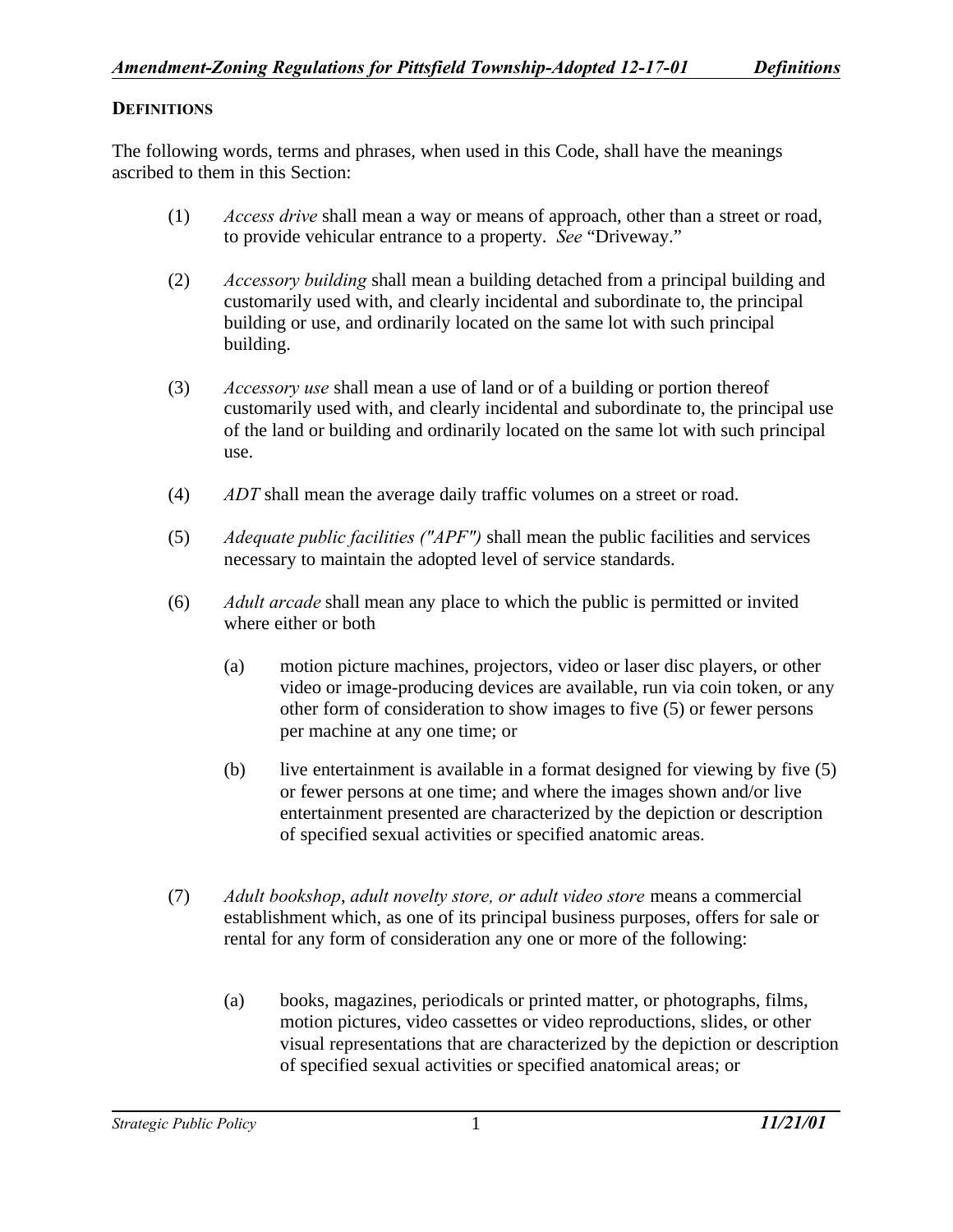(b) instrument, devices, or paraphernalia, other than prophylactics, that are designed for use in connection with specified sexual activities.

A commercial establishment shall be deemed to have as a principal business purpose the offering for sale or rental of materials depicting or describing specified sexual activities or specified anatomical areas, or material designed for use in connection with specified sexual activities if:

- (i) Such commercial establishment devotes more than fifteen (15) percent of its total floor area to such sales or rentals
- (ii) Such commercial establishment devotes more than fifteen (15) percent of its product display space to such sales or rentals or
- (iii) On an annual basis, more than fifteen (15) percent of the gross revenues generated by such commercial establishment are attributable to such sales or rentals.
- (8) *Adult cabaret* shall mean a nightclub, bar, restaurant, theatre, concert hall, auditorium or other commercial establishment that, for the purpose of arousing, stimulating, or gratifying the sexual desire of employees or customers, features:
	- (a) persons who appear in a state of nudity or semi-nudity
	- (b) live entertainment characterized by the depiction or description of specified anatomical areas, or
	- (c) live entertainment of an erotic nature including erotic dancers, strippers, male or female impersonators, or similar entertainment.
- (9) *Adult motel* shall mean a motel, hotel, or similar commercial establishment that:
	- (a) offers accommodations to the public for any form of consideration, and provides patrons with closed-circuit television transmissions, film, motion pictures, video cassettes, slides, or other photographic reproductions which are characterized by the depiction or description of specified sexual activities or specified anatomical areas: and has a sign visible from the public right of way which advertises the availability of this sex-oriented type of photographic reproductions.
	- (b) offers a sleeping room for rent for a period of time that is less than ten (10) hours, or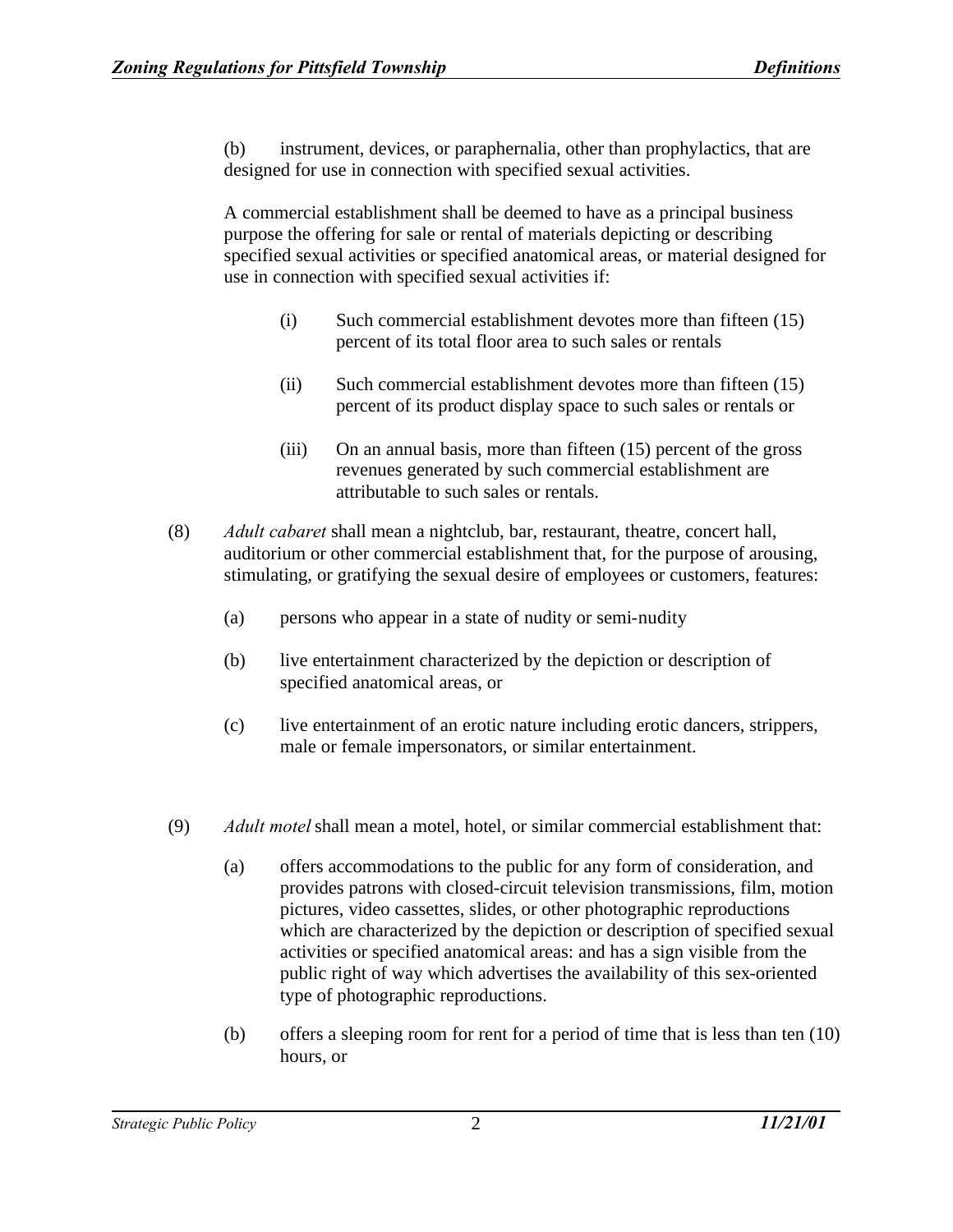- (c) allows a tenant or occupant of a sleeping room to sublet the room for a period of time that is less than ten (10) hours.
- (10) *Adult motion picture theater* shall mean a commercial establishment where for any form of consideration, films, motion pictures, video cassettes, slides, or similar photographic reproductions are regularly shown which are characterized by the depiction or description of specified sexual activities or specified anatomical areas.
- (11) *Agriculture* shall meant the use of land for farming, dairying, pasturage, apiculture, horticulture, floriculture, viticulture, and animal and poultry husbandry, and the necessary accessory uses for packing, treating, or storing the produce, provided however, that
	- (a) The operation of any such accessory uses shall be secondary to that of normal agricultural activities
	- (b) The above uses shall not include the feeding of garbage or to animals or the operation or maintenance of a commercial stockyard or feedlot.
	- (c) The land is composed of tracts, lots or parcels that total not less than thirty (30) acres
	- (d) The produce activity conducted on the land produced an average yearly gross income of at least twenty-five hundred (\$2,500) dollars during that three year period or the owner has evidence of an anticipated gross income of that amount from farming activities. Proof of such activity shall include Schedule F of the federal tax return.
	- (e) Accessory Use or Structure a use or structure on the same lot with, and of a nature customarily incidental and subordinate to, the principal use or structure.
- (12) *Amendment* shall mean any addition, deletion, or revision of the text of this Resolution or any addition, deletion, or revision of the Official Zoning Map adopted by Pittsfield Township after public hearings.
- (13) *Applicant* shall mean a developer, landowner, or other person with a legal property interest, including heirs, successors, and assigns, who has filed an application for subdivision or development.
- (14) *Application for subdivision or development* shall mean the application form and all accompanying submittal documents and exhibits required of an applicant by an approving authority for review of site plans, conditional uses, planned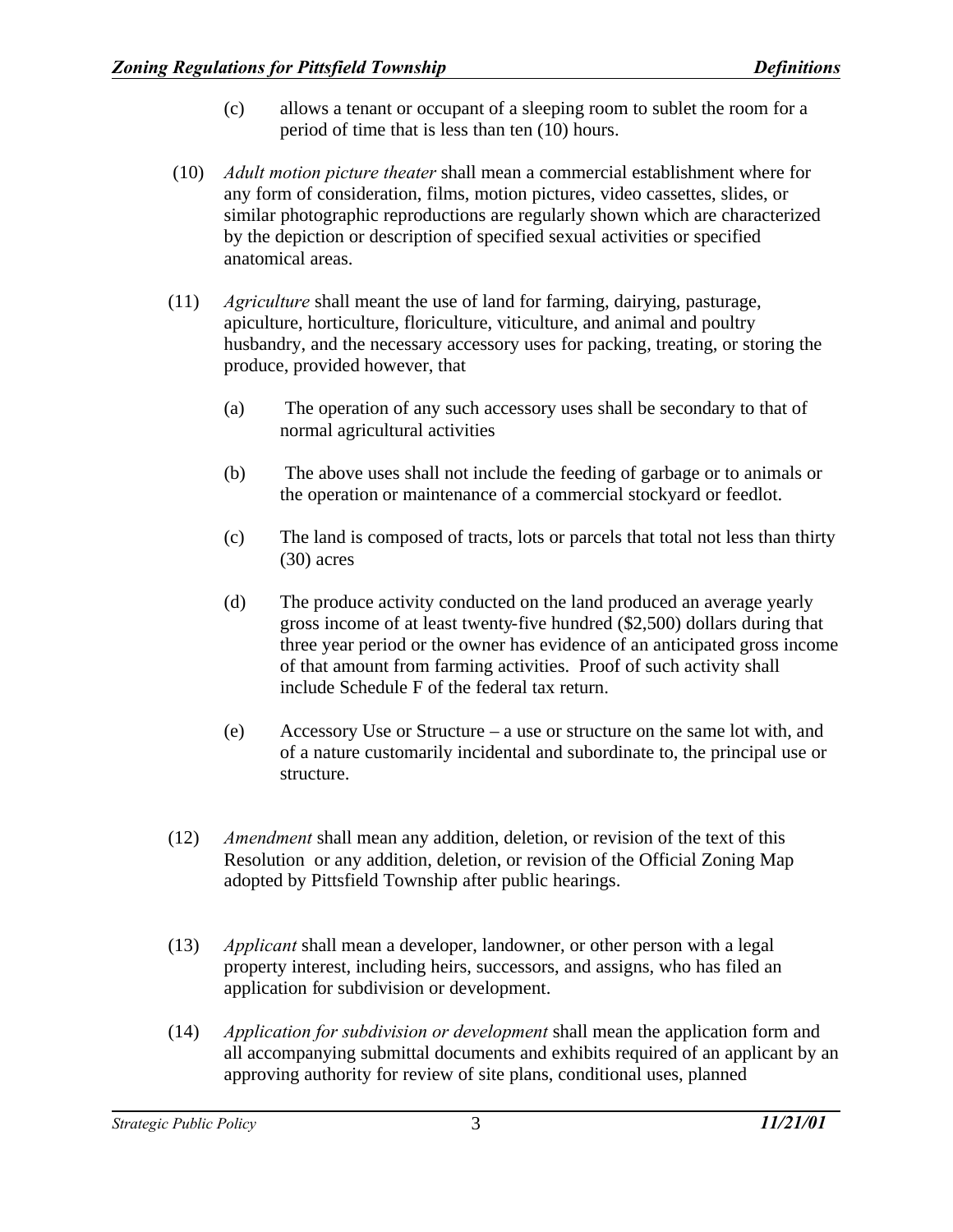developments, and other similar development or land use purposes.

- (15) *Artisan studio* shall mean the workshop of an artist, sculptor, or craftsperson.
- (16) *A-Scale sound level (dBA)* shall mean the measurement of sound approximating the auditory sensitivity of the human ear and used to measure the relative noisiness or annoyance of common sounds.
- (17) *Assisted living* shall mean residences for the elderly that provide rooms, meals, personal care, and supervision of self-administered medication. They may provide other services, such as recreational activities, financial services, and transportation.
- (18) *Automated teller machine (ATM)* shall mean a mechanized consumer banking device operated by a financial institution for the convenience of its customers, whether outside or in an access-controlled facility.
- (19) *Automotive dealer* shall mean the use of any building, land area, or other premise for the display and sale of new or used automobiles generally, but may include light trucks or van, trailers, or recreational vehicles, and including any vehicle preparation or repair work conducted as an accessory use.
- (20) *Automobile service station* shall mean any building, land area, or other premises, or portion thereof, used for the retail dispensing or sale of vehicular fuels; servicing and minor repair of automobiles; and as a permitted accessory uses the sale, application, or installation of lubricants, tires, batteries, and similar vehicle accessories. *Automobile service stations* shall not include premises where heavy automobile maintenance activities such as engine overhaul, automobile painting, and body fender work are conducted.
- (21) *Bank or financial institution* shall mean establishments engaged in deposit banking. Typical uses include commercial banks, savings institutions, and credit unions.
- (22) *Bar or tavern* shall mean an establishment providing or dispensing by the drink for on-site consumption fermented malt beverages, and/or malt, special malt, vinous or spirituous liquors, and in which the sale of food products such as sandwiches and light snacks is secondary (also known as a tavern).
- (23) *Basement* shall mean a space having one-half or more of its floor-to-ceiling height above the average level of the adjoining ground and with a floor-to-ceiling height of not less than six and one-half feet (as distinguished from a *cellar* which has less than one-half of its floor-to-ceiling height above the average level of the adjoining ground or has a floor-to-ceiling height of less than six and one-half feet).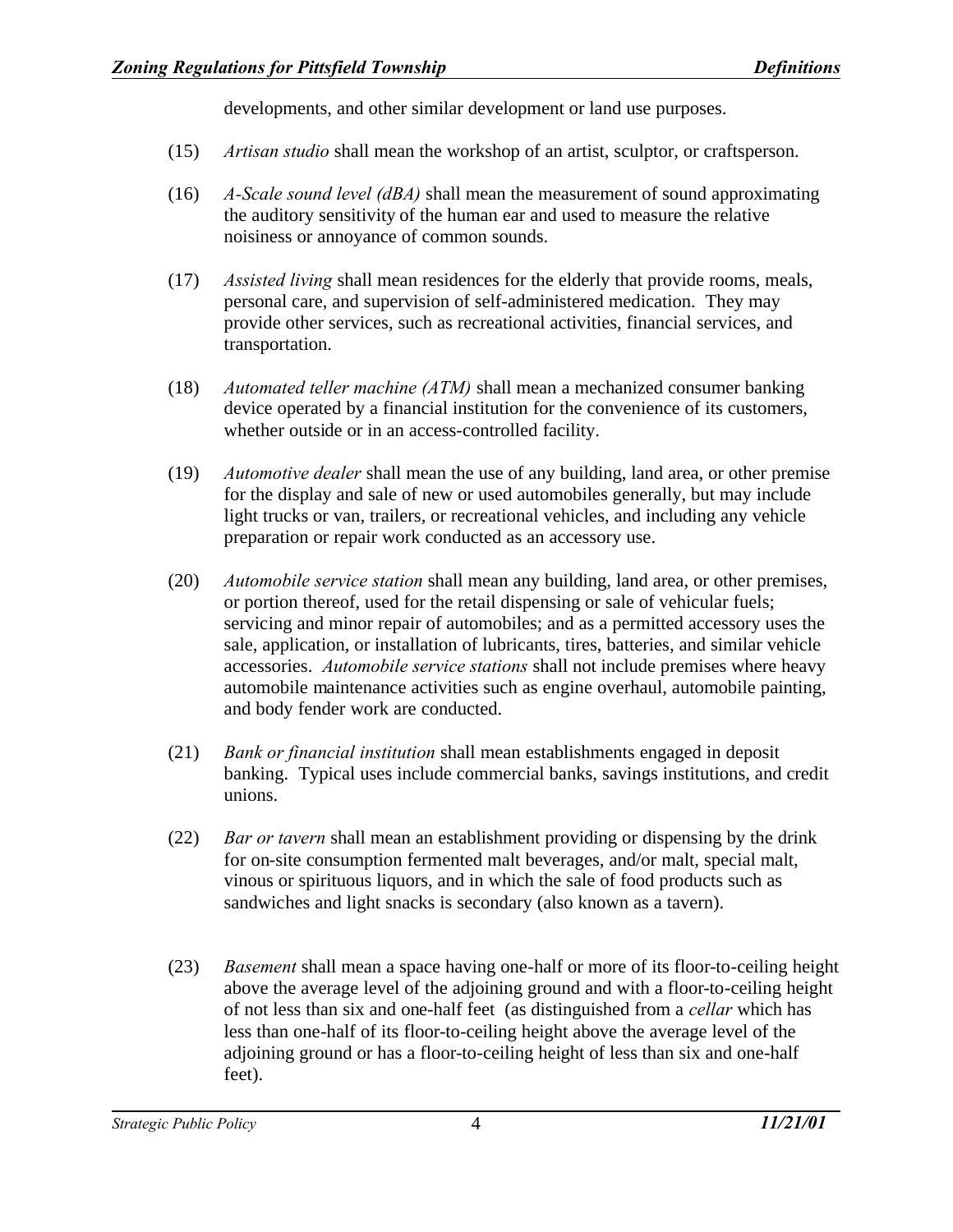- (24) *Bed and breakfast inn* shall mean an establishment operated in a dwelling unit, or portion thereof, that provides short-term lodging, with or without the service of a morning meal only, for compensation and where the operator lives on the premises, or in adjacent premises.
- (25) *Bedroom* shall mean a private room planned and intended for sleeping, separated from other rooms by a door, and accessible to a bathroom without crossing another bedroom.
- (26) *Berm*, in the context of landscaping or bufferyard requirements, shall mean a mound of earth typically used to shield, screen, and buffer undesirable views and to separate potentially incompatible land uses.
- (27) *Bikeway* shall mean either of the following:
	- (a) *Bicycle lane* a portion of the roadway designated for bicycles by striping, signage and/or pavement markings for preferential or exclusive use of bicycles. Bike lanes must be located on both sides of the road to accommodate bicyclists traveling in the same direction as the adjacent vehicular lane.
	- (b) *Bicycle path* a facility physically separated from the roadway and intended for bicycle use. A bicycle path is designed for the use of two lane, two-way bicycle traffic. Paths may be located within open space through a development, along an abandoned rail line or adjacent to an existing road.
- (28) *Building* shall mean any permanent structure built for the shelter or enclosure of persons, animals, chattels or property of any kind, which is governed by the following characteristics: Is permanently affixed to the land; and Has one (1) or more floors and a roof; and Is bounded by either open space or the lot lines of a lot.
- (29) *Building, principal* shall mean the building or structure on a lot used to accommodate the primary permitted use, such use possibly occurring in more than one building or structure.
- (30) *Building envelope* shall mean an area within a conservation development that is designated as a location within which a dwelling unit is to be placed in compliance with the building setback and spacing requirements established by the township zoning regulations. A building envelope may or may not be located within a sublot and may or may not have frontage on a public street.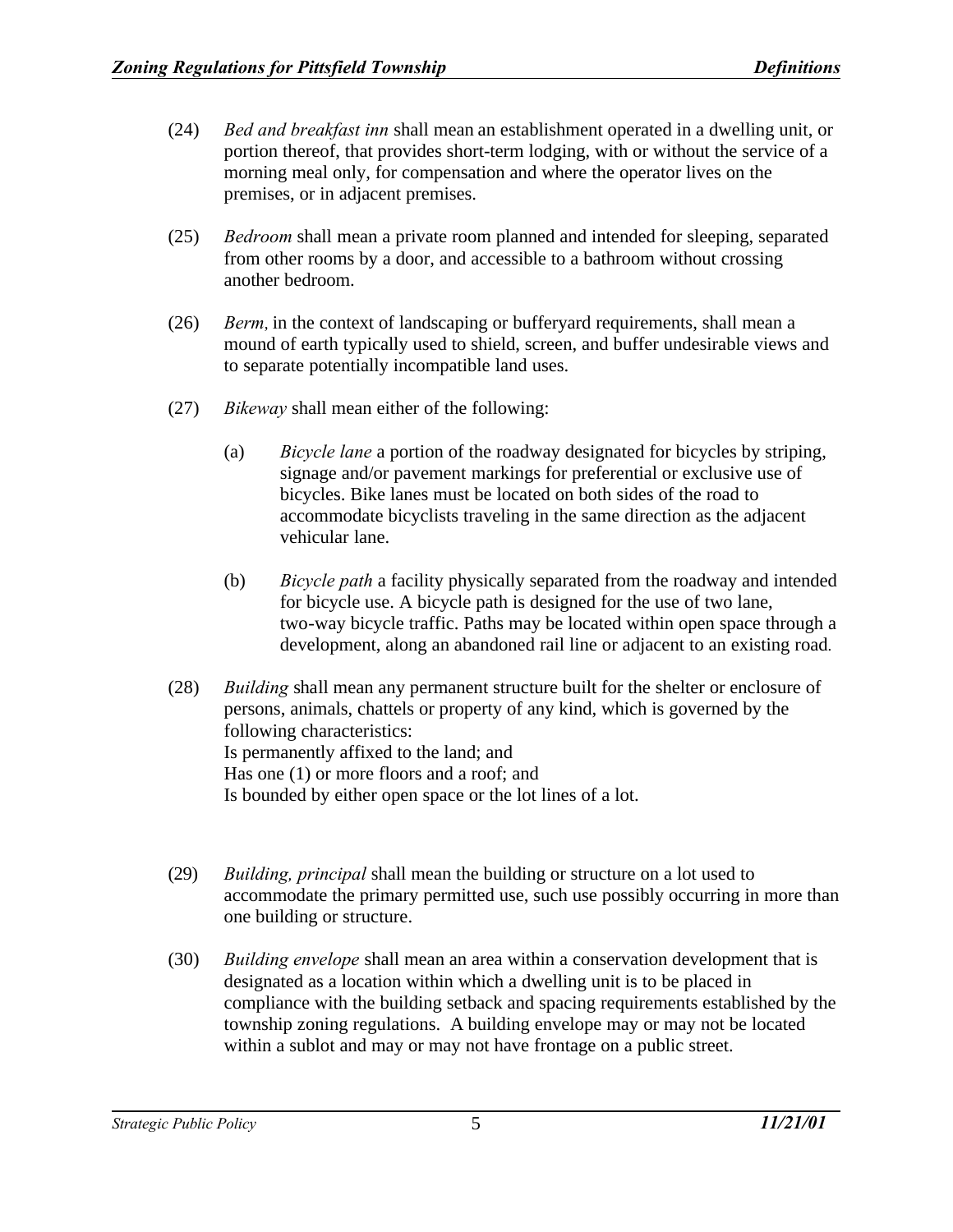- (31) *Buffer shall mean* a designated area between uses or adjacent to the perimeter of natural features designed and intended to provide protection and which shall be permanently maintained by an association as described in Section 110 "B".
	- LAND USE BUFFER: Land area used to separate or visibly shield and/or screen one use from another.
	- RIPARIAN BUFFER: A naturally vegetated area located adjacent to streams and rivers that is intended to stabilize banks and limit erosion.
	- WETLANDS BUFFER: An area of undisturbed natural vegetation located adjacent to the perimeter of the wetlands.
- (32) *Bufferyard* shall mean open spaces, landscaped areas, fences, walls, berms, or any combination thereof, used to physically separate or screen one use or property from another so as to visually shield or block noise, lights, or other nuisances.
- (33) *Bus shelter* shall mean a small, roofed structure, usually having three walls, located near a street and designed primarily for the protection and convenience of bus passengers.
- (34) *Business park, office or industrial* shall mean a tract of land that is planned, developed, and operated as an integrated facility for a number of individual industrial or office uses, with consideration given to overall on-site vehicular circulation, parking, utility needs, building design and orientation, and open space.
- (35) *Business services* shall mean establishments primarily engaged in rendering services to business establishments on a fee or contract basis, such as advertising and mailing; building maintenance; employment services; management and consulting services; protective services; equipment rental and leasing; commercial research; development and testing; photo finishing; photocopying and printer services; and personal supply services.
- (36) *Capacity* shall mean, where used in reference to any street, the maximum traffic volume for which such street can provide an adequate level of service.
- (37) *Car wash* shall mean any building, structure, or premises or portions thereof used for washing automobiles, and includes automatic car washes.
- (38) *Cemetery* shall mean land used or intended to be used for the burial of the dead and dedicated for cemetery purposes.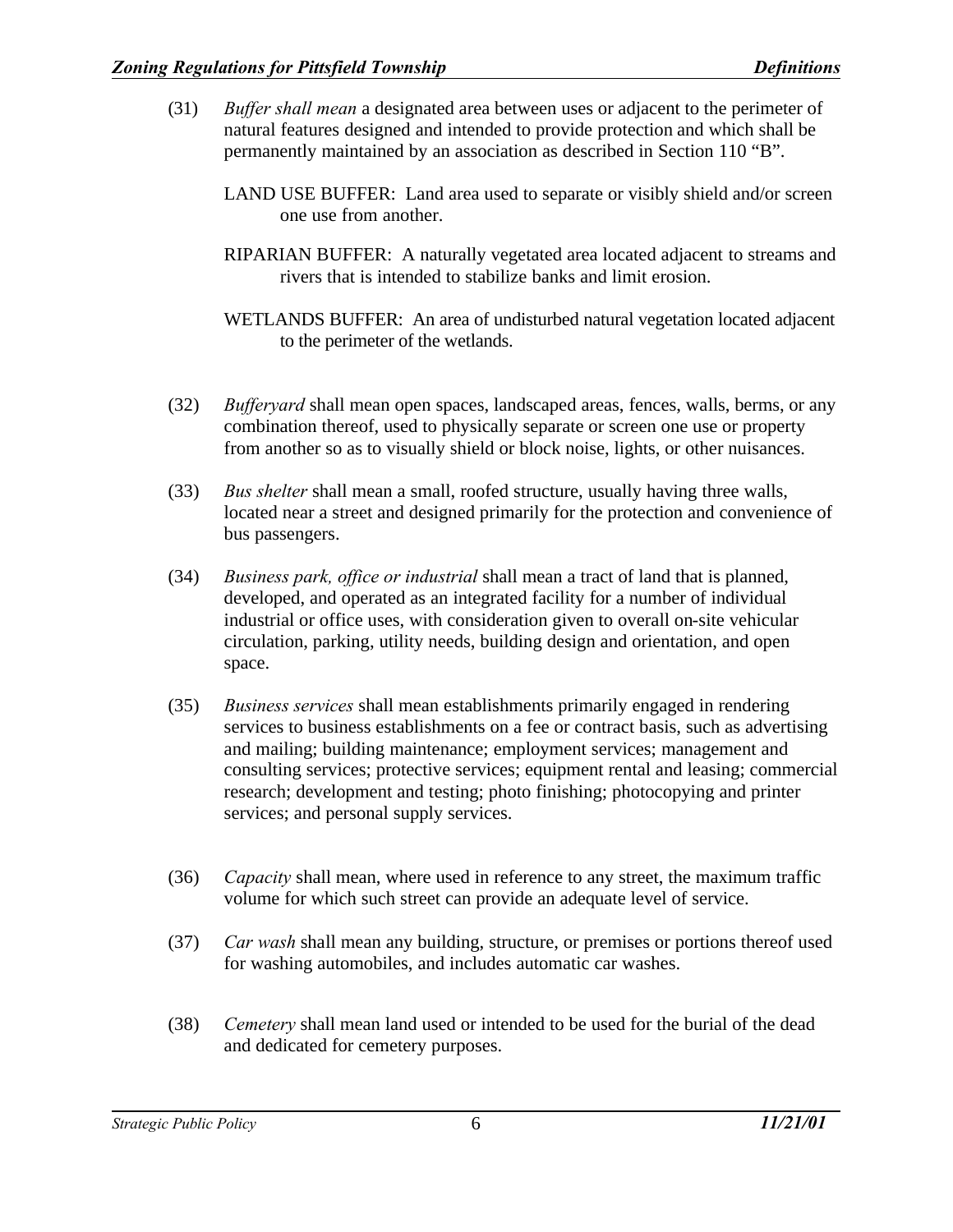- (39) *Church* shall mean a building or structure, or groups of buildings or structures, that by design and construction are primarily intended for conducting organized religious services and associated accessory uses.
- (40) *Clear sight triangle*--*see* "Sight distance" below.
- (41) *Clearing* shall mean any intentional or negligent act to cut down, remove all or a substantial part of, or damage a tree or other vegetation that will cause the tree or other vegetation to decline and/or die. Such acts include, but are not limited to, damage inflicted upon the root system of the vegetation by the application of toxic substances, by the operation of equipment and vehicles, by storage of materials, by the change of natural grade due to unapproved excavation or filling, or by the unapproved alteration of natural physical conditions.
- (42) *Clinic see* "Medical clinic."
- (43) *Club* shall mean an organization of persons for special purposes or for the promulgation of sports, arts, literature, politics, or other common goals, interests or activities, characterized by membership qualifications, dues, or regular meetings, excluding clubs operated for profit and places of worship.
- (44) *Clustering* shall mean a site design technique that concentrates buildings or lots on a part of the site to allow the remaining land to be used for recreation, common open space, and preservation of environmentally sensitive areas.
- (45) *Commercial development* shall mean any land development activity except development activity intended solely for residential or industrial use.
- (46) *Commercial recreational or sports training facility* see "Recreational facility, commercial."
- (47) *Common open space* shall mean land within or related to a development, not individually owned or dedicated for public use but generally owned and maintained by a homeowners association, that is designed and intended for the common use or enjoyment of the residents of the development and their guests, and may include such complementary structures and improvements as are necessary and appropriate.
- (48) *Common Drive* shall mean a private way which provides vehicular access to at least two but not more than five (5) dwelling units.
- (49) *Compatible or compatibility* shall mean the characteristics of different uses or activities or design which allow them to be located near or adjacent to each other in harmony. Some elements affecting *compatibility* include height, scale, mass, and bulk of structures. Other characteristics include pedestrian or vehicular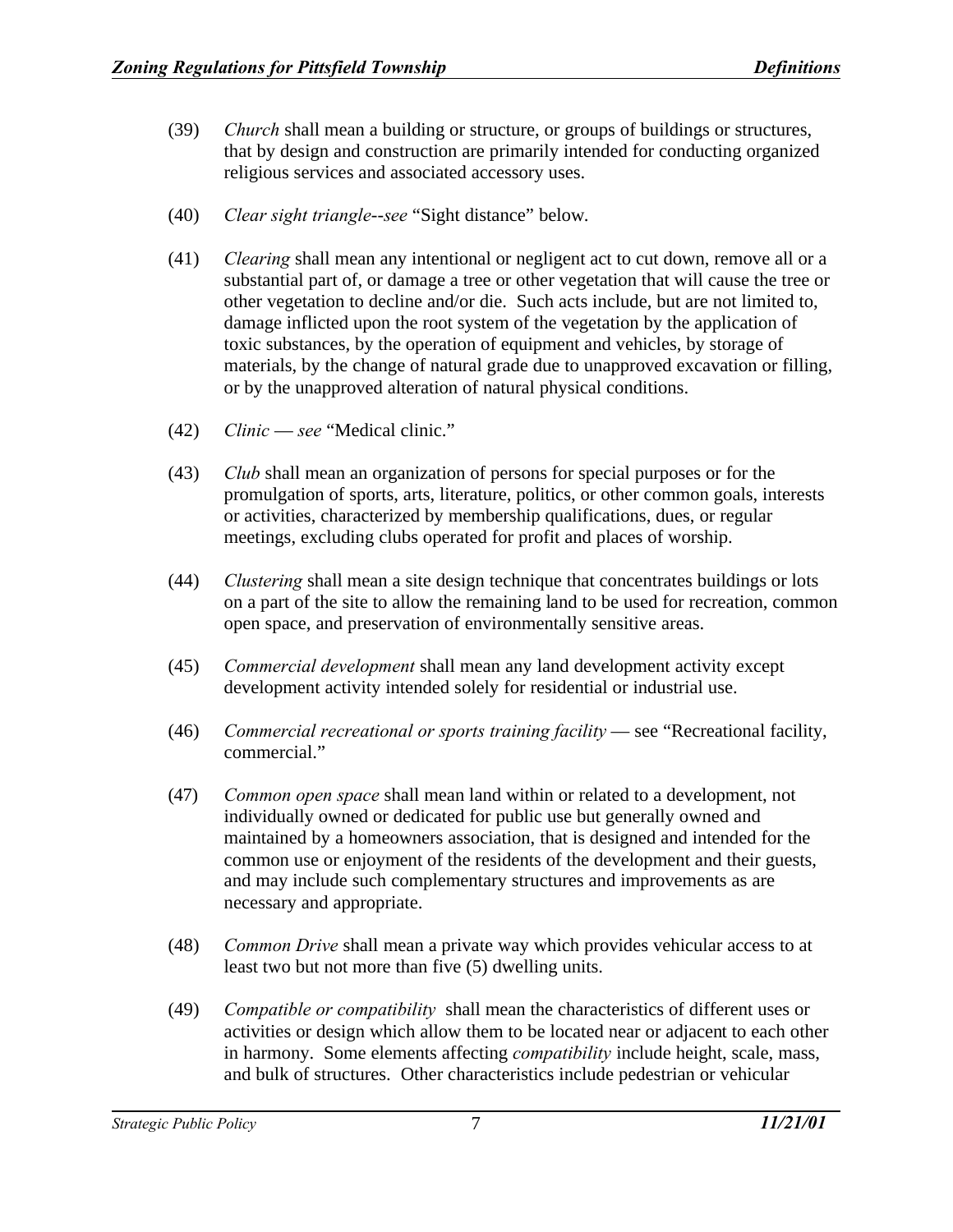traffic, circulation, access and parking impacts. Other important characteristics that affect *compatibility* are landscaping, lighting, noise, odor and architecture. *Compatibility* does not mean "the same as." Rather, *compatibility* refers to the sensitivity of development proposals in maintaining the character of existing development

- (50) *Composting* shall mean the biological decomposition of organic material such as vegetable scraps, leaves, grass clippings, wood shavings, and non-human manures to produce material for fertilizing and conditioning soil.
- (51) *Comprehensive plan* shall mean the Comprehensive Plan of Pittsfield Township, as amended from time to time, or the most recently adopted comprehensive plan of Pittsfield Township.
- (52) *Conservation Development* shall mean a contiguous area of land to be planned and developed as a single entity, in which housing units are accommodated under more flexible standards, such as building arrangements and setbacks, than those that would normally apply under residential district regulations, allowing for the flexible grouping of houses in order to conserve open space and existing natural resources.
- (53) *Conservation Easement* shall mean a legal interest in land which restricts development and other uses of the property in perpetuity for the public purpose of preserving the rural, open, natural or agricultural qualities of the property as authorized by ORC§ 5301.67 through 5301.70.
- (54) *Convenience store* shall mean a retail establishment offering for sale food products and beverages for off-site consumption, household items, newspapers and magazines, and other general merchandise. The retail dispensing or sale of vehicular fuels as an accessory use to a convenience store may be permitted.
- (55) *Convention and conference center* shall mean a facility used for business or professional conferences and seminars, often with accommodations for sleeping, eating, and recreation.
- (56) *Corner lot* shall mean a lot that abuts two (2) or more streets that intersect at one or more corners of the lot.
- (57) *Covering*, in relation to Sexually Oriented Businesses shall mean any clothing or wearing apparel, including pasties, but does not include any substance that can be washed off the skin, such as paint or make-up, or any substance designed to simulate the appearance of the anatomical area beneath it.
- (58) *Culvert* shall mean a drain, ditch, or conduit, not incorporated in a closed system, that carries drainage water under a driveway, roadway, railroad, pedestrian walk,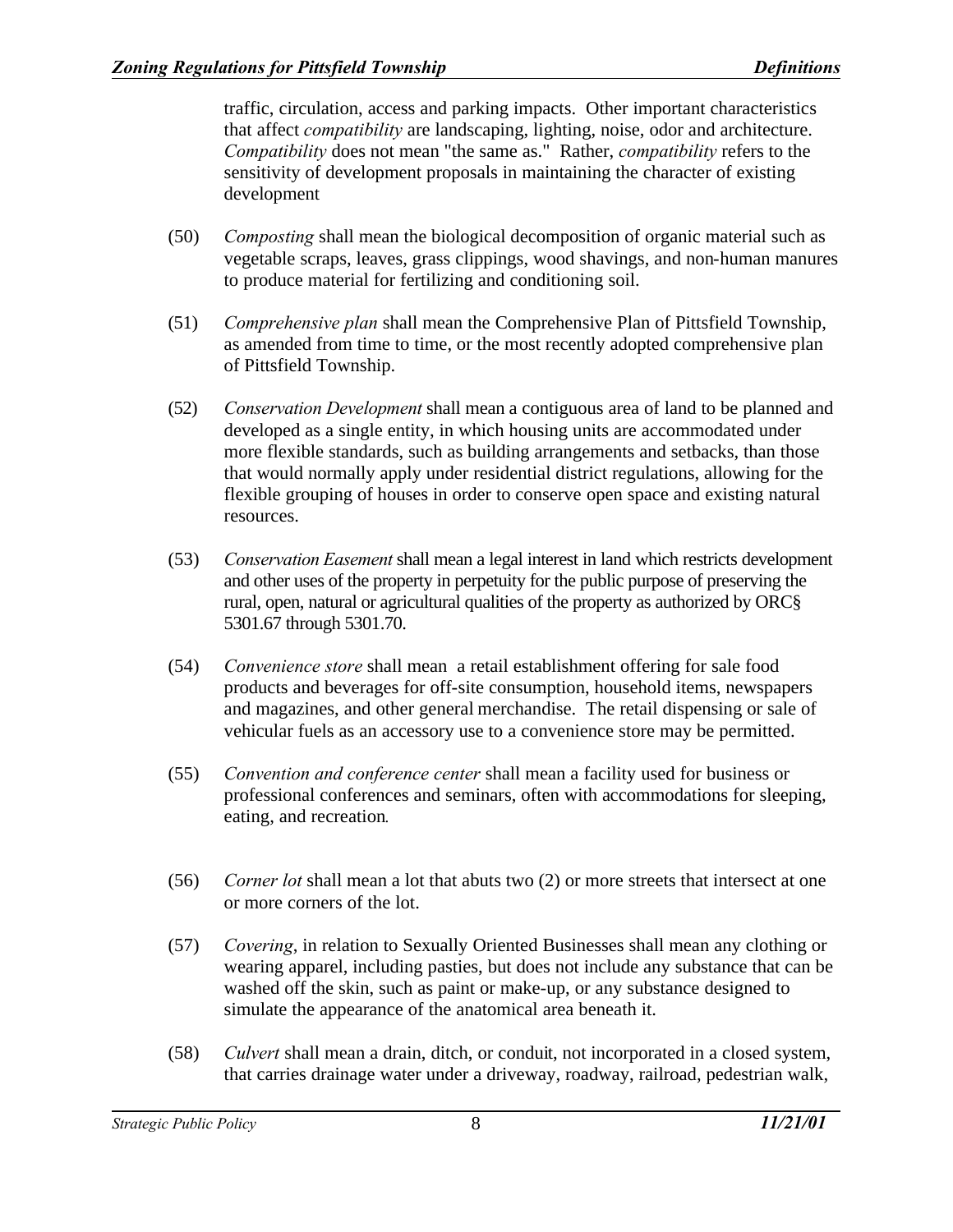or public way. *Curb* shall mean a stone, concrete, or other improved boundary usually demarcating the edge of a roadway, parking lot, or other paved area.

- (59) *Curb cut* shall mean the opening along the curb line at which point vehicles may enter or leave the roadway.
- (60) *Cut* shall mean the excavating of earth from the ground surface during the process of land development.
- (61) *Cutoff* shall mean the point at which all light rays emitted by a lamp, light source, or luminare are completely eliminated (cut off) at a specific angle above the ground.
- (62) *Cutoff angle* shall mean the angle formed by a line drawn from the direction of light rays at the light source and a line perpendicular to the ground from the light source above which no light is emitted.
- (63) *Day care center* shall mean a building or structure where care, protection, and supervision are provided for individuals on a regular basis away from their primary residence for less than 24 hours a day, with or without compensation and with or without stated educational purposes. The term includes, but is not limited to, facilities commonly known as day-care centers, day nurseries, nursery schools, preschools, play groups, day camps, summer camps, and centers for mentally retarded children, but specifically excludes any group home as defined in this Chapter.
- (64) *Density* shall mean the measure of the number of dwelling units permitted per gross acre of land area contained within the development.
- (65) *Developer* shall mean the legal or beneficial owner or owners of a lot or of any land included in a proposed development, including the holder of an option or contract to purchase or other persons having enforceable property interests in such land.
- (67) *Development* shall mean the carrying out of any building activity or mining operation, the making of any material change in the use or appearance of any structure or land, but shall not include the dividing of land into two or more parcels.
	- (a) *Development* shall include:
		- (i) Any construction, placement, reconstruction, alteration of the size, or material change in the external appearance of a structure on land;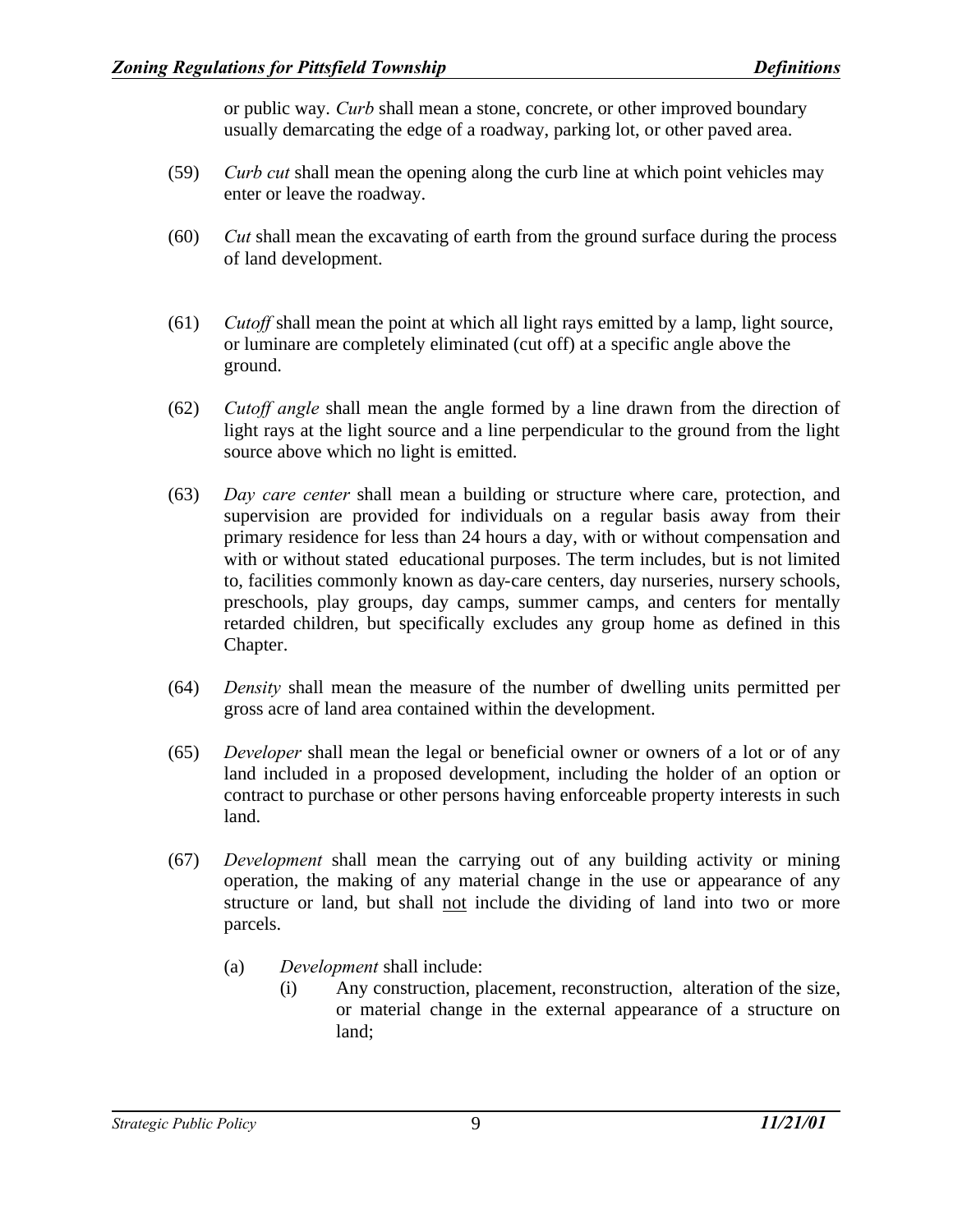- (ii) Any change in the intensity of use of land, such as an increase in the number of dwelling units in a structure or on a tract of land or a material increase in the intensity and impacts of the development;
- (iii) Any change in use of land or a structure;
- (iv) Any alteration of a shore or bank of a river, stream, lake, pond, reservoir, or wetland;
- (v) The clearing of land as an adjunct of construction;
- (vi) The commencement of drilling (except to obtain soil samples), mining, stockpiling of fill materials, filling or excavation on a parcel of land;
- (vii) The demolition of a structure;
- (viii) The deposit of refuse, solid or liquid waste, or fill on a parcel of land; and
- (ix) The installation of landscaping within the public right-of-way, when installed in connection with the development of adjacent property.
- (b) *Development* shall *not* include:
	- (i) Work by a highway or road agency or railroad company for the maintenance or improvement of a road or railroad track, if the work is carried out on land within the boundaries of the right-ofway;
	- (ii) Work by any utility and other entity or person(s) engaged in the distribution or transmission of gas or water, for the purpose of inspecting, repairing, renewing, or constructing, on established rights-of-way, any sewers, mains, pipes, cables, utility tunnels, power lines, towers, poles, tracks, or the like;
	- (iii) A change in the ownership or form of ownership of any parcel or structure; and
	- (iv) The creation or termination of rights of access, easements, covenants concerning development of land, or other rights in land.
- (c) When appropriate in context, *development* shall also mean the act of developing or the result of development.
- (68) *Developmentally disabled* shall mean a person five years of age or older with a severe, chronic disability that:
	- (a) Is attributable to a mental or physical impairment or combination of mental and physical impairments;
	- (b) Is manifested before the person attains age twenty-two;
	- (c) Results in substantial functional limitations in three or more of the following areas of major life activity:
		- (i) self-care;
		- (ii) receptive and expressive language;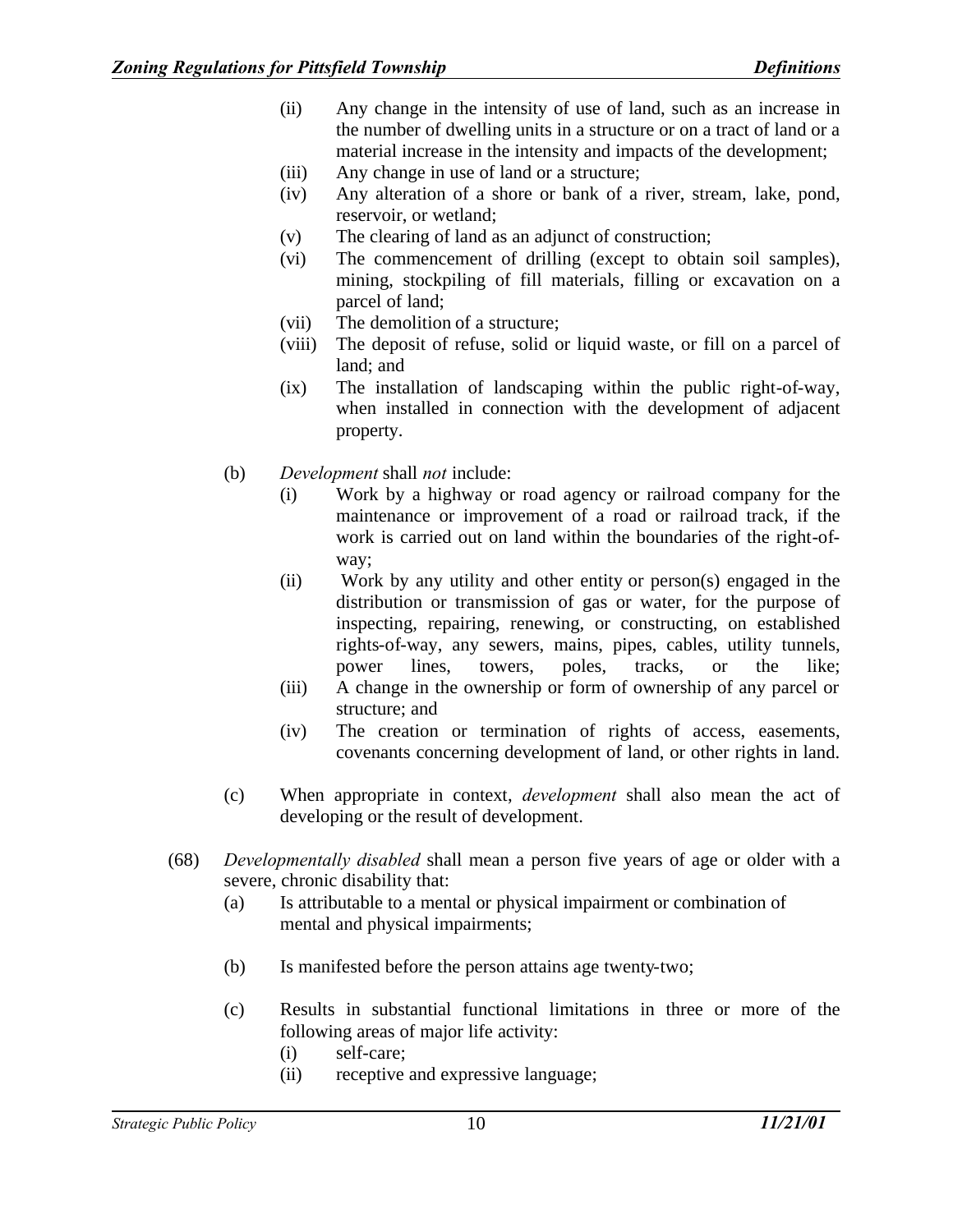- (iii) learning;
- (iv) mobility;
- (v) self-direction;
- (vi) capacity for independent living; and
- (vii) economic self-sufficiency; and
- (d) Reflects the person's need for a combination and sequence of special, interdisciplinary, or generic care, treatment, or other services and supports which are of lifelong or extended duration and are individually planned and coordinated; except that such term, when applied to infants and young children, shall mean individuals from birth to age five years, inclusive, who have substantial developmental delay or specific congenital or acquired conditions with a high probability of resulting in developmental disabilities if services or supports are not provided.
- (69) *Diameter at breast height (DBH)* shall mean tree trunk diameter measured in inches at a height of 4.5 feet from the ground or, in the case of a tree that is divided into multiple trunks below 4.5 feet, as measured at the most narrow point beneath the point of division.
- (70) *District* shall mean a zone or zoning district.
- (71) *Drainage* shall mean surface water runoff or the removal of surface water or groundwater from land by drains, grading, or other means, which includes runoff controls to minimize erosion and sedimentation during and after construction or development.
- (72) *Drip line* shall mean a vertical line extending from the outermost edge of the tree canopy or shrub branch to the ground.
- (73) *Drive aisles* shall mean the lanes in a parking lot devoted to the passage of vehicles, as opposed to the parking stalls. The term *drive aisle* does not include lanes used only or primarily for drive-in customer service.
- (74) *Drive-through use* shall mean an establishment which by design, physical facilities, service, or packaging procedures encourages or permits customers to receive services, obtain goods, or be entertained while remaining in their motor vehicles.
- (75) *Driveway* shall mean a private roadway providing access to a street or highway from a building or structure.
- (76) *Driveway, shared* shall mean a single driveway serving two or more adjoining lots or uses.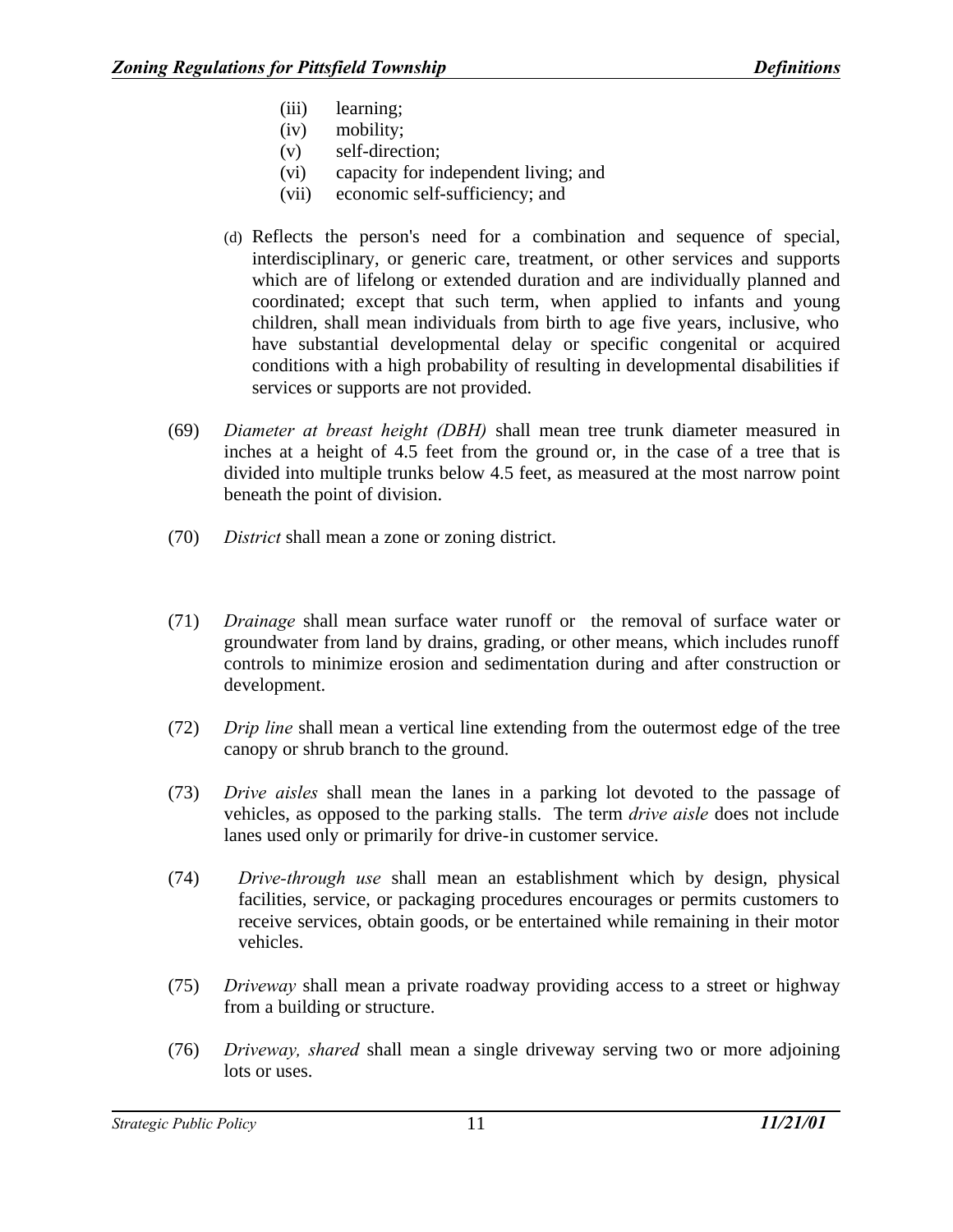- (77) *Duplex see* "Dwelling, duplex."
- (78) *Dwelling, accessory* shall mean a second dwelling unit either within or added to an existing single-family detached dwelling, or in a separate accessory structure on the same lot as the main dwelling, for use as a complete, independent living facility with provision within the accessory dwelling for cooking, eating, sanitation, and sleeping.
- (79) *Dwelling, duplex* shall mean a dwelling designed and built to contain two (2) dwelling units, whether side-by-side or one above the other, but each an independent dwelling relative to utilities, facilities, and access.
- (80) *Dwelling, mixed use* shall mean a dwelling that is located on the same lot or in the same building as a non-residential use.
- (81) *Dwelling, multi-family* shall mean a building containing five (5) or more dwelling units, typically including units located one over the other, but not including hotels, motels, fraternity houses and sorority houses and similar group accommodations.
- (82) *Dwelling, single-family* shall mean a dwelling containing no more than one (1) dwelling unit.
- (83) *Dwelling, single-family attached* shall mean a single-family dwelling attached to at least three (3) such units of one or more stories in which each unit has its own front and rear access to the outside, no unit is located over another unit, and each unit is separated from any other unit by one or more vertical common fireresistant walls.
- (84) *Dwelling, single-family detached* shall mean a single-family dwelling which is not attached to any other dwelling or building by any means, including manufactured housing situated on a permanent foundation.
- (85) *Dwelling unit* shall mean one (1) or more rooms and a single kitchen and at least one (1) bathroom, designed, occupied or intended for occupancy as separate quarters for the exclusive use of a single family for living, cooking and sanitary purposes, located in a single-family, duplex, or multi-family dwelling or mixeduse building.
- (86) *Easement* shall mean a grant of one or more property rights (e.g., access) by the owner to, or for the use by, the public, a corporation, or another person or entity.
- (87) *Elderly* shall mean a person sixty-two (62) years of age or older.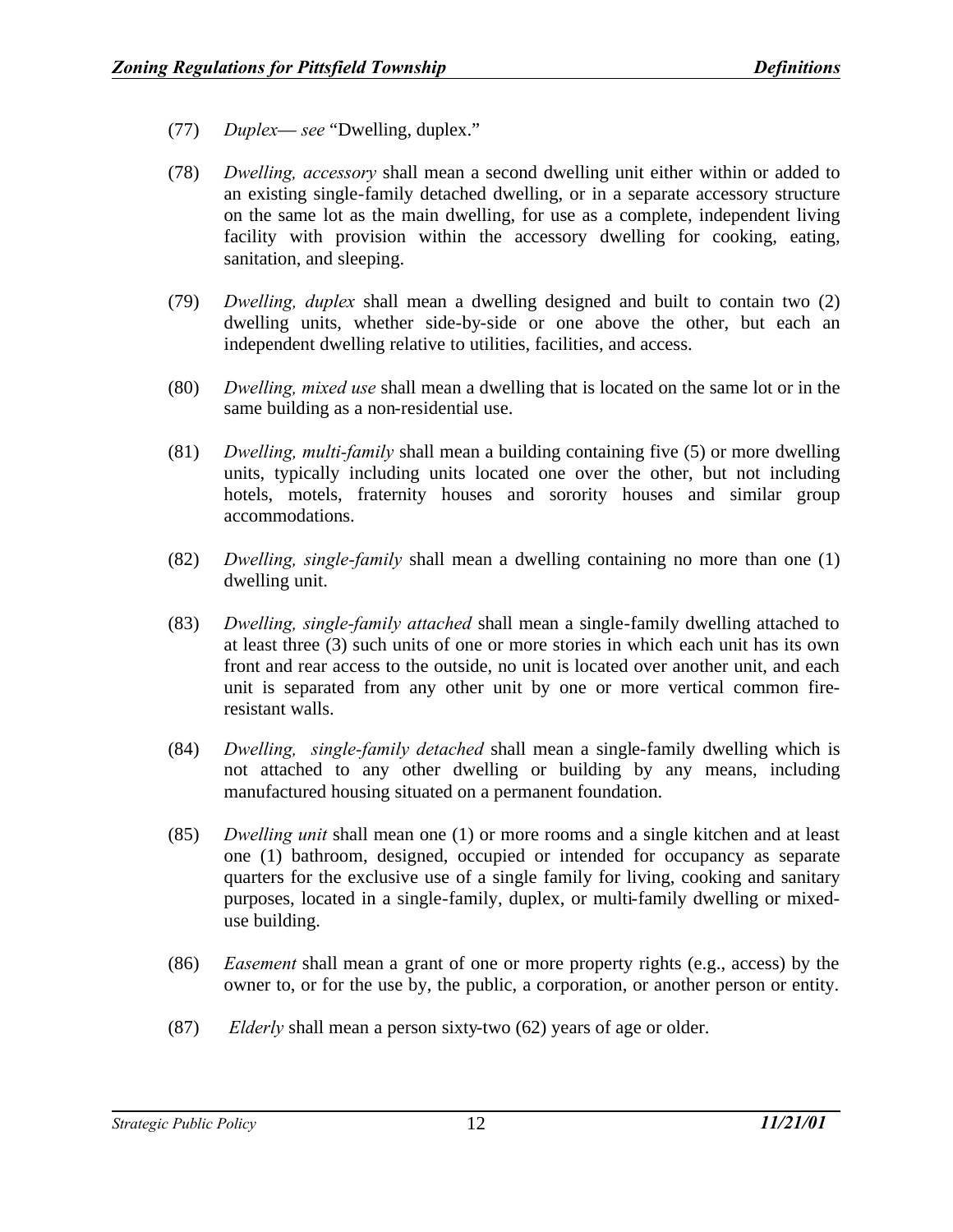- (88) *Employees* shall mean the total number of persons reasonably anticipated to be employed in a building or on land during normal periods of use.
- (89) *Employees: Sexually Orientated Business* shall mean a person who performs any service or work on the premises of any adult use/sexually oriented business including, but not limited to providing entertainment, performing work of a management or supervisory nature, or performing functions on a full-time, parttime or contract basis whether or not the person is denominated an employee, independent contractor, agent or otherwise and whether or not said person is paid a salary, wage, or other compensation by the operator of said businesses. Employee does not include a person on the premises exclusively for repair or maintenance of the premises or equipment on the premises, or for the delivery of goods to the premises.
- (90) *Entertainment facilities and amusement facilities* shall mean a building or part of a building devoted to providing entertainment for a fee, including movie theaters and theatrical space for dramatic, musical, or live performances, indoor pinball/video arcades, bowling alleys, and including such activities as billiards and pool, other table games, and similar-scale amusements.
- (91) *Entrance drive*—*See* "Access drive" and "Driveway."
- (92) *Essential public utility and public services* shall mean the erection, construction, alteration, or maintenance by public utilities having the power of eminent domain, or by municipal departments, of underground or overhead gas, electrical, steam, or water transmission or distribution systems, collection, communication, supply or disposal systems, including poles, wires, mains, drains, sewers, pipes, conduits, cables, fire alarm boxes, police call boxes, traffic signals, hydrants and other similar equipment and accessories in connection therewith, reasonably necessary for the furnishing of adequate service by such public utilities or township departments or for the public health or general welfare, but not including transfer stations, power transmission tower lines, and other similar uses not primarily serving the Township.
- (93) *Excavation* shall mean the removal or recovery by any means whatsoever of soil, rock, minerals, mineral substances, or organic substances, other than vegetation, from water or land, on or beneath the surface thereof, whether exposed or submerged.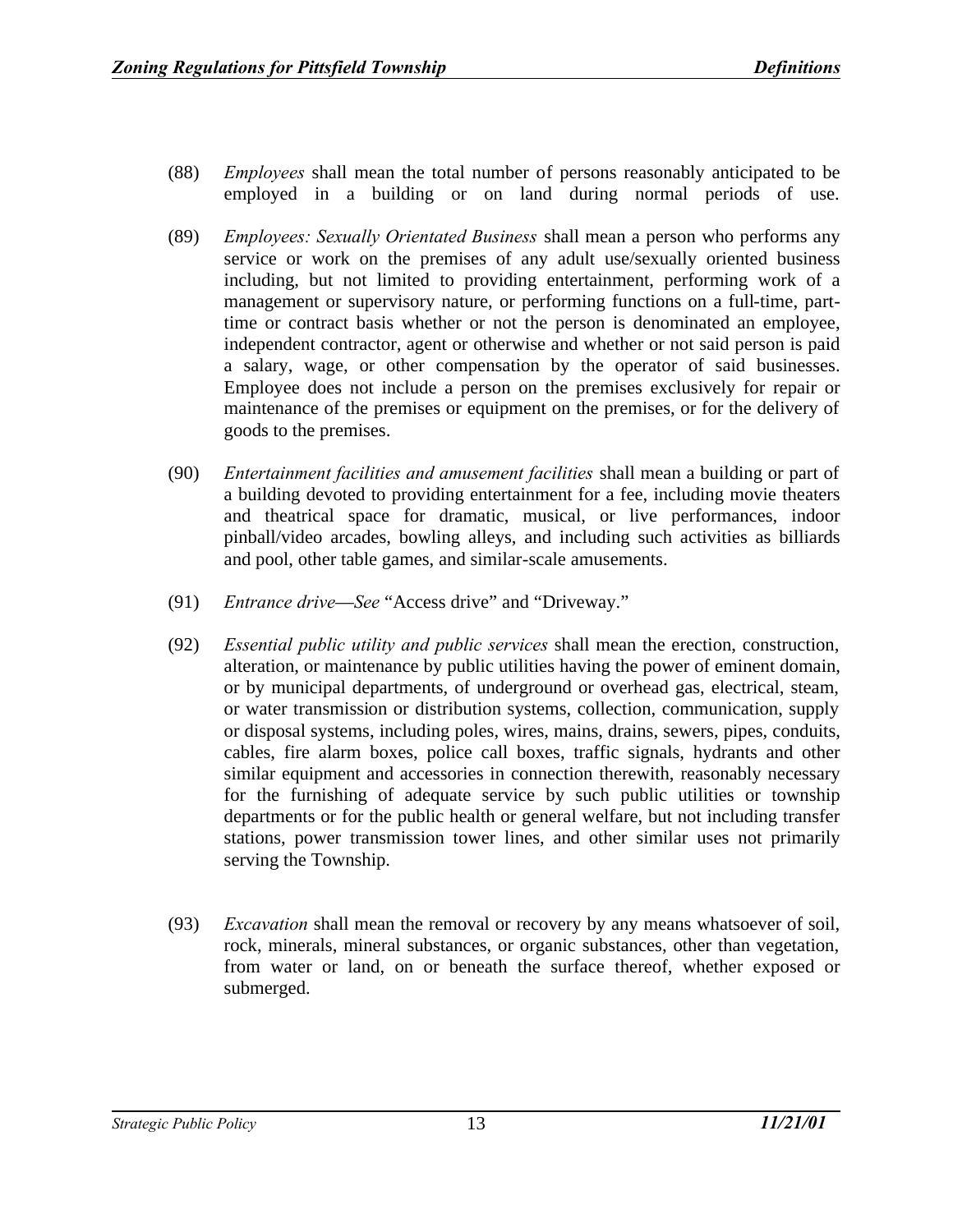- (94) *Family* shall mean an individual living alone, or a group of individuals not necessarily related by blood, marriage, adoption, or guardianship, living together in a dwelling unit as a single household, under a common housekeeping management plan based on an intentionally structured relationship that provides organization and stability. (*see* "Household.")
- (95) *Family day care home* shall mean a facility for child care in the permanent residence of the provider for the purpose of providing day care and training for a child under the age of sixteen (16) years who is not related to the provider and in which no more than three (3) children are under two years of age, including the children of the provider. A family day care home shall provide care, protection, and supervision to no more than twelve (12) children at one time, including the children of the provider.
- (96) *Farm animals* shall mean animals commonly raised or kept in an agricultural, rather than an urban, environment including, but not limited to, chickens, pigs, sheep, goats, horses, cattle, llamas, emus, ostriches, donkeys and mules.
- (97) *Federal Emergency Management Agency (FEMA)* shall mean the agency with the overall responsibility for administering the National Flood Insurance Program.
- (98) *Fence* shall mean an artificially constructed barrier of any material or combination of materials erected to enclose, screen, or separate areas.
- (99) *Fill* shall mean sand, gravel, earth, or other materials of any composition whatsoever excavated from elsewhere and deposited to build up the ground surface in the process of grading.
- (100) *Fire lane* shall mean an unobstructed paved or improved surface area clearly defined by pavement markings and signs, and designed to provide access for firefighting equipment.
- (101) *Floodplain* shall mean any portion of land within the Township that may be subject to flooding in the 100 year floodplain area as delineated in the U.S. Department of Housing and Urban Development Flood Hazard Boundary Map, Lorain County, Ohio, dated \_\_\_\_\_\_\_\_\_, as revised.
- (102) *Floodway* shall mean the channel of a river or other watercourse and the adjacent land areas that must be reserved in order to discharge the base flood without cumulatively increasing the water surface elevation more than a designated height.
- (103) *Floor area, gross* shall mean the gross floor area of a building as measured along the outside walls of the building and including each floor level, but *not* including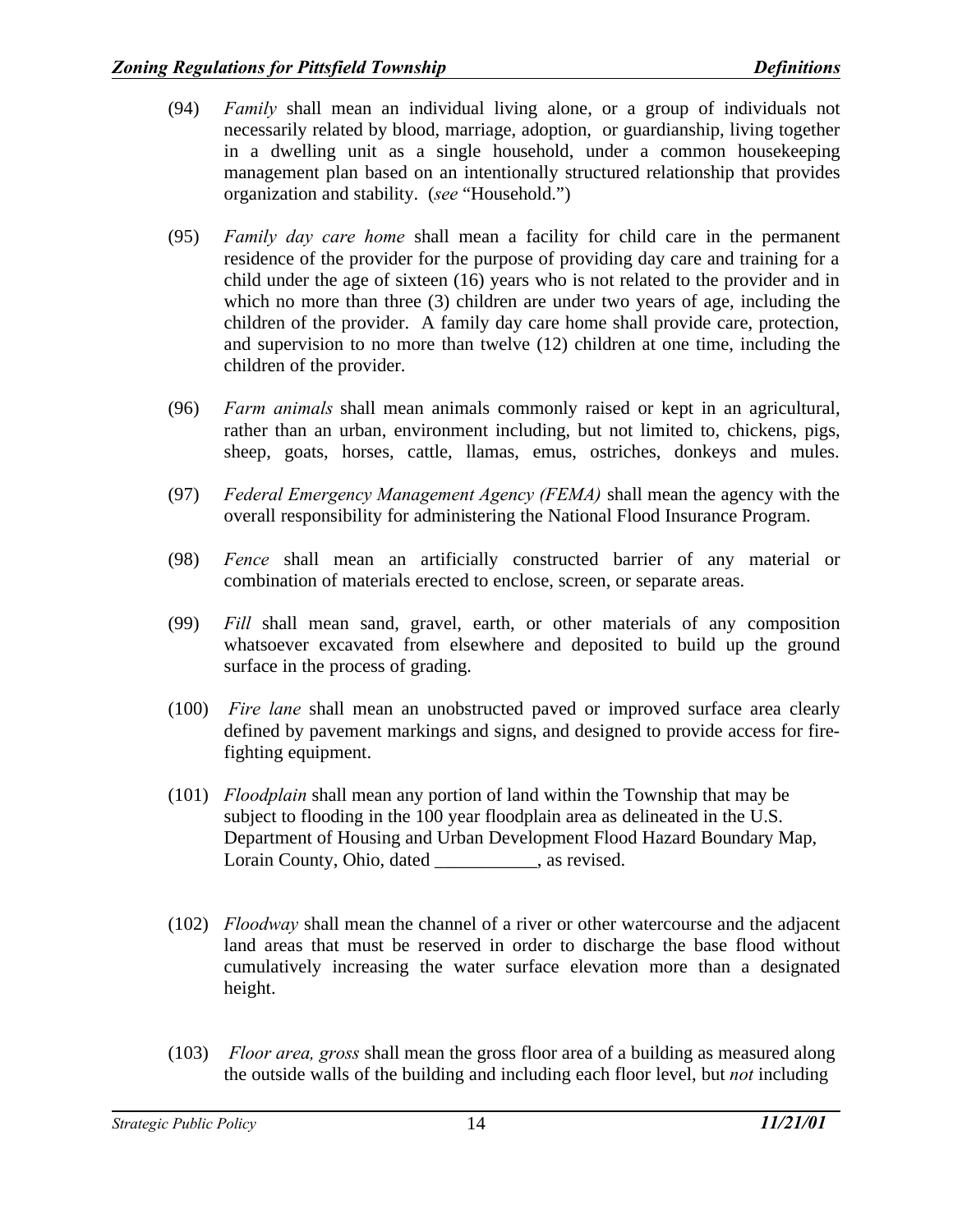open balconies; garages or other enclosed automobile parking areas; basements used only for heating, mechanical, and similar equipment; and one-half (½) of all storage and display areas for hard goods.

- (104) *Floor area ratio (FAR)* shall mean the amount of gross floor area of all buildings and structures on a building lot divided by the total lot area.
- (105) *Footcandle* shall mean a unit of measurement referring to illumination incident to a single point. One footcandle is equal to one lumen uniformly distributed over an area of one square foot.
- (106) *Frontage* shall mean the distance across the front of a lot between side lot lines, normally the width of the lot abutting the street to which the lot has access.
- (107) *Funeral home* shall mean a building used for the preparation of the deceased for burial or cremation, for the display of the deceased, and/or for ceremonies or services related thereto, including cremation and the storage of caskets, funeral urns, funeral vehicles, and other funeral supplies.
- (108) *Garage* shall mean an accessory building for the private use of the owner or occupant of a principal building situated on the same lot as the principal building and intended for the storage of motor vehicles and equipment with no facilities for mechanical service or repair of a commercial or public nature.
- (109) *Government facilities, administrative offices, and services* shall mean lands and buildings owned or operated by a local, state, or federal entity to provide legislative, judicial, administrative, or regulatory services for the public, but not including the underground and overhead distribution and collection systems providing water, gas, electric, telephone, cable TV service, or sanitary or storm sewage drainage.
- (110) *Grade* shall mean the vertical alignment of a surface of land, as it exists or as rendered by cut and/or fill activities.
- (111) *Grade, finished* shall mean the final elevation of the ground level after topsoil has been applied to graded slopes, as measured six (6) feet from the exterior walls of the structure.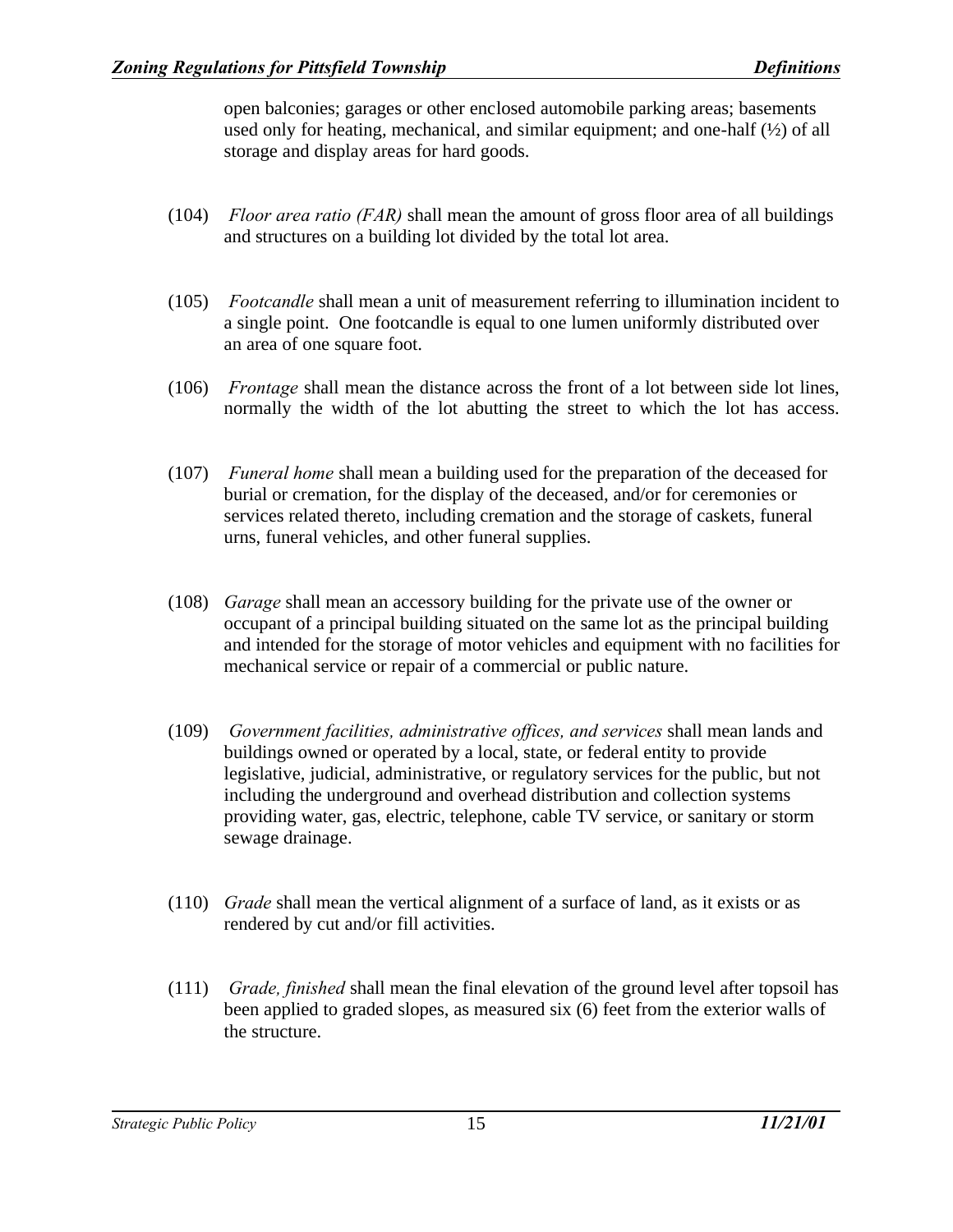- (112) *Grade, natural* shall mean the elevation of the undisturbed natural surface of the ground prior to any excavation or fill.
- (113) *Grading* shall mean rearrangement of the earth's surface by stripping, cutting, filling, or stockpiling of earth or land, including the land in its cut or filled condition, to create new contours or grades.
- (114) *Group home* shall mean a residence operated as a single dwelling, licensed by or operated by a governmental agency, for the purpose of providing special care or rehabilitation due to homelessness, physical condition or illness, mental condition or illness, elderly age, or social, behavioral or disciplinary problems, provided that authorized supervisory personnel are present on the premises.
- (115) *Group home, transitional* shall mean a group home serving persons who are in the process of transitioning or returning from an institutional remedial setting to independent living.
- (116) *Hazardous waste or materials* shall mean those chemicals or substances which are physical or health hazards as defined and classified in the Fire and Building Codes. Hazardous materials categories include explosives and blasting agents, compressed gases, flammable and combustible liquids, flammable solids, organic peroxides, oxidizers, pyrophoric materials, unstable (reactive) materials, water-reactive solids and liquids, cryogenic fluids, highly toxic and toxic materials, radioactive materials, corrosives, carcinogens, irritants, sensitizers and other health hazards. Each category is defined separately in the Fire and Building Codes in accordance with the Code of Federal Regulations Title 29 and other nationally recognized standards.
- (117) *Height* shall mean the distance above a given level.
- (118) *Historic and/or architectural significance* shall mean a building or structure that has a special historic or aesthetic interest or value as part of the development, heritage, or cultural character of the city, region, state, or nation.
- (119) *Home occupation* shall mean an activity carried out for monetary gain by a resident conducted as a customary, incidental, and accessory use in the resident's dwelling unit.
- (120) *Homeowners association* shall mean an organization formed to manage the common open space and common facilities within a development that are not to be publicly maintained; membership in, and financial support of such organization, is mandatory for all owners of property in the development.
- (121) *Hospital* shall mean an institution providing primary health services and medical or surgical care to persons, primarily inpatients, suffering from illness, disease,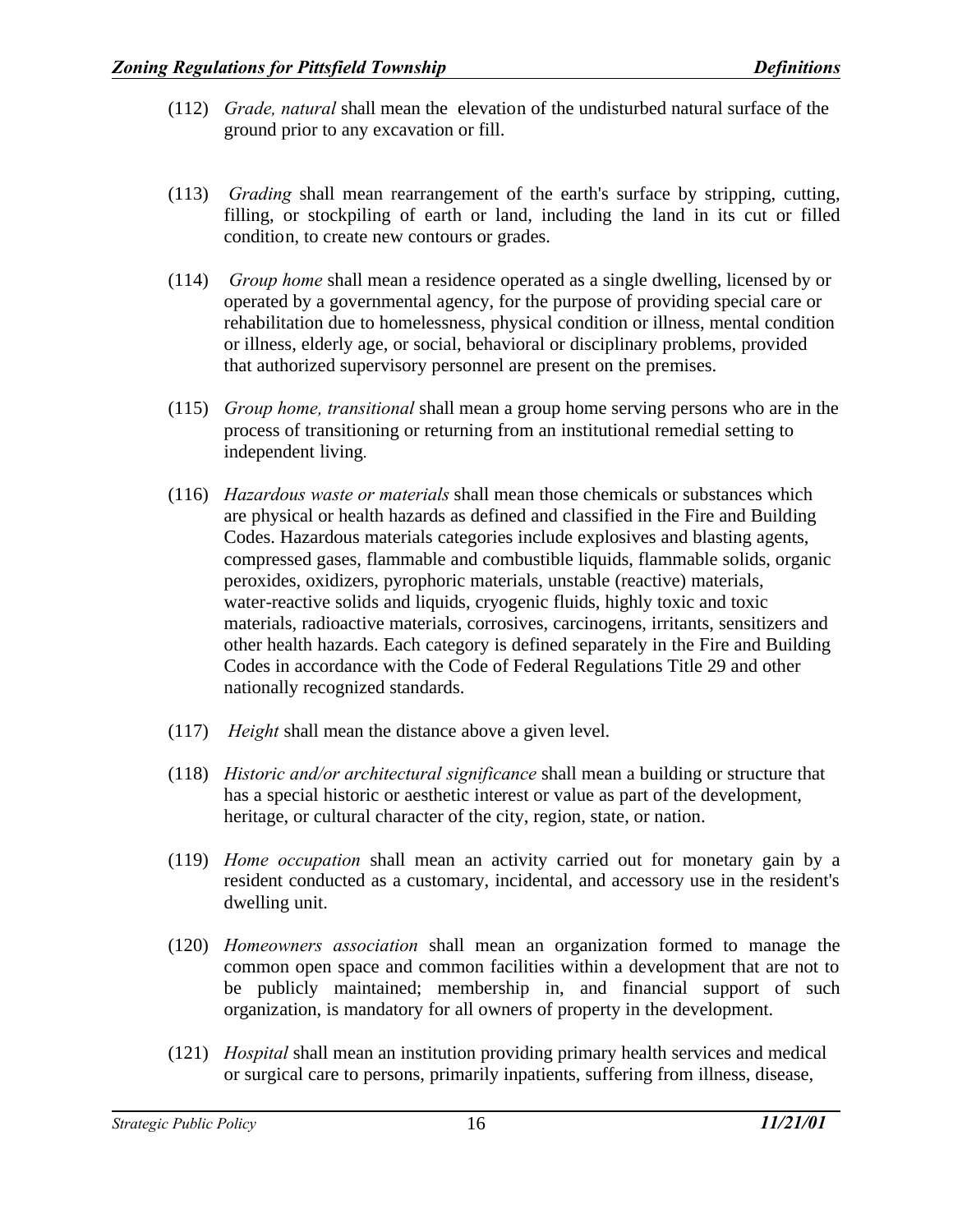injury, deformity, and other abnormal physical or mental conditions and including, as an integral part of the institution, related facilities, such as laboratories, outpatient facilities, training facilities, medical offices, and staff residences.

- (122) *Hotel* shall mean a facility containing five (5) or more guest rooms and offering transient lodging accommodations at a daily rate to the general public and providing additional services, such as restaurants, meeting rooms, entertainment, and recreational facilities.
- (123) *Household* shall mean a family living together in a single dwelling unit, with common access to and common use of all living and eating areas and of all areas and facilities for the preparation and serving of food within the dwelling unit. *See* "Family."
- (124) *Impervious coverage* shall mean that portion of a lot that is covered by principal and accessory buildings or structures, and by surfaces that prevent the passage or absorption of stormwater such as paving and driveways.
- (125) *Industrial use* shall mean both of the following type uses:
	- (a) *Industrial use, heavy*–a use engaged in the basic processing and/or manufacturing of materials or products predominately from extracted or raw materials, or a use engaged in storage of, or manufacturing processes using flammable or explosive materials, or storage or manufacturing processes that potentially involve hazardous or commonly recognized offensive conditions.
	- (b) *Industrial use, light*–a use engaged in the manufacture, predominantly from previously prepared materials, of finished products or parts, including processing, fabrication, assembly, treatment, packaging, incidental storage, sales, and distribution of such products. Further, *light industrial* shall mean uses such as the manufacture of electronic instruments, preparation of food products, pharmaceutical manufacturing, research and scientific laboratories and the like. *Light industrial* shall not include uses such as mining and extracting industries, petrochemical industries, rubber refining, primary metal and related industries.
- (126) *Infrastructure* shall mean those man-made structures that serve the common needs of the population, such as: potable water systems; waste water disposal systems, solid waste disposal sites or retention areas; storm drainage systems; electric, gas and other utilities; bridges; roadways; multi-purpose paths and trails; pedestrian sidewalks, paths and trails; and transit stops.
- (127) *Institutional/civic/public use* shall mean an educational, religious, health, or public use, such as a church, library, museum, public or private school, hospital, institutional residences such as intermediate or long-term care facilities for the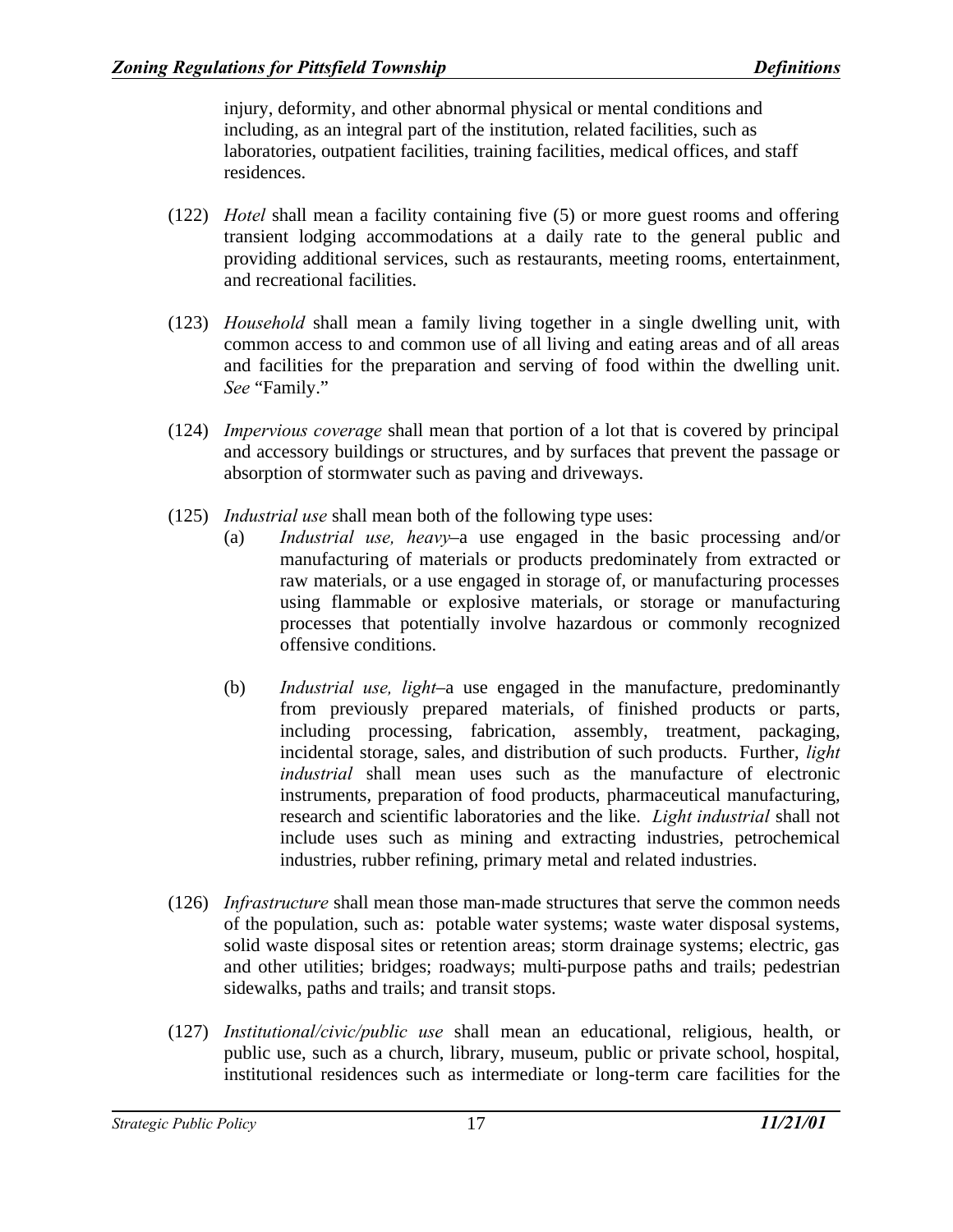elderly or developmentally disabled, or government-owned or operated building, structure, or land used for public purpose, and in which goods, merchandise, and services are not provided for sale on the premises.

- (128) *Institutional residential uses* shall mean residences for nine (9) or more unrelated persons who are elderly or developmentally disabled and who may or may not require facilities and services including restorative care and treatment, nursing services, aid with daily living skills, meal service, regular or as-needed medical supervision, social care, or other services that are supportive, restorative, or preventive in nature. *Institutional residential uses* include, but are not limited to, long-term care facilities, nursing homes, group homes for nine (9) or more clients, and intermediate care facilities. *Institutional residential uses* do not include assisted living facilities, group homes for eight (8) or fewer clients, day care centers, or family day care homes.
- (129) *Invasive Species* shall mean organisms that harm, or have the potential to harm, the environment, economy, or human health.
- (130) "*Junk vehicle*" As per ORC 4513.65 Junk vehicle means a vehicle that meets all of the following criteria:
	- (1) Three model years old, or older;
	- (2) Apparently inoperable;
	- (3) Extensively damaged, including, but not limited to, any of the following: missing wheels, tires, engine, or transmission.
- (131) *Land use* shall mean the activity or activities for which a lot or property and the buildings or structures on it are devoted.
- (131) *Landfill* shall mean a disposal site in which refuse and earth, or other suitable cover material, are deposited and compacted in alternative layers of specified depth in accordance with an approved plan.
- (132) *Landscaping* shall mean any combination of living plants such as trees, shrubs, plants, vegetative ground cover and turf grasses, and may include structural features such as walkways, fences, benches, works of art, reflective pools, fountains and the like. *Landscaping* shall also include irrigation systems, mulches, topsoil use, soil preparation, revegetation, and the preservation, protection, and replacement of existing trees.
- (133) *Land Trust* shall mean a non-profit, tax-exempt entity whose primary purpose includes the preservation of open space, natural land, rural land, or agricultural land, and which is permitted to hold conservation easements under ORC§ 5301.68.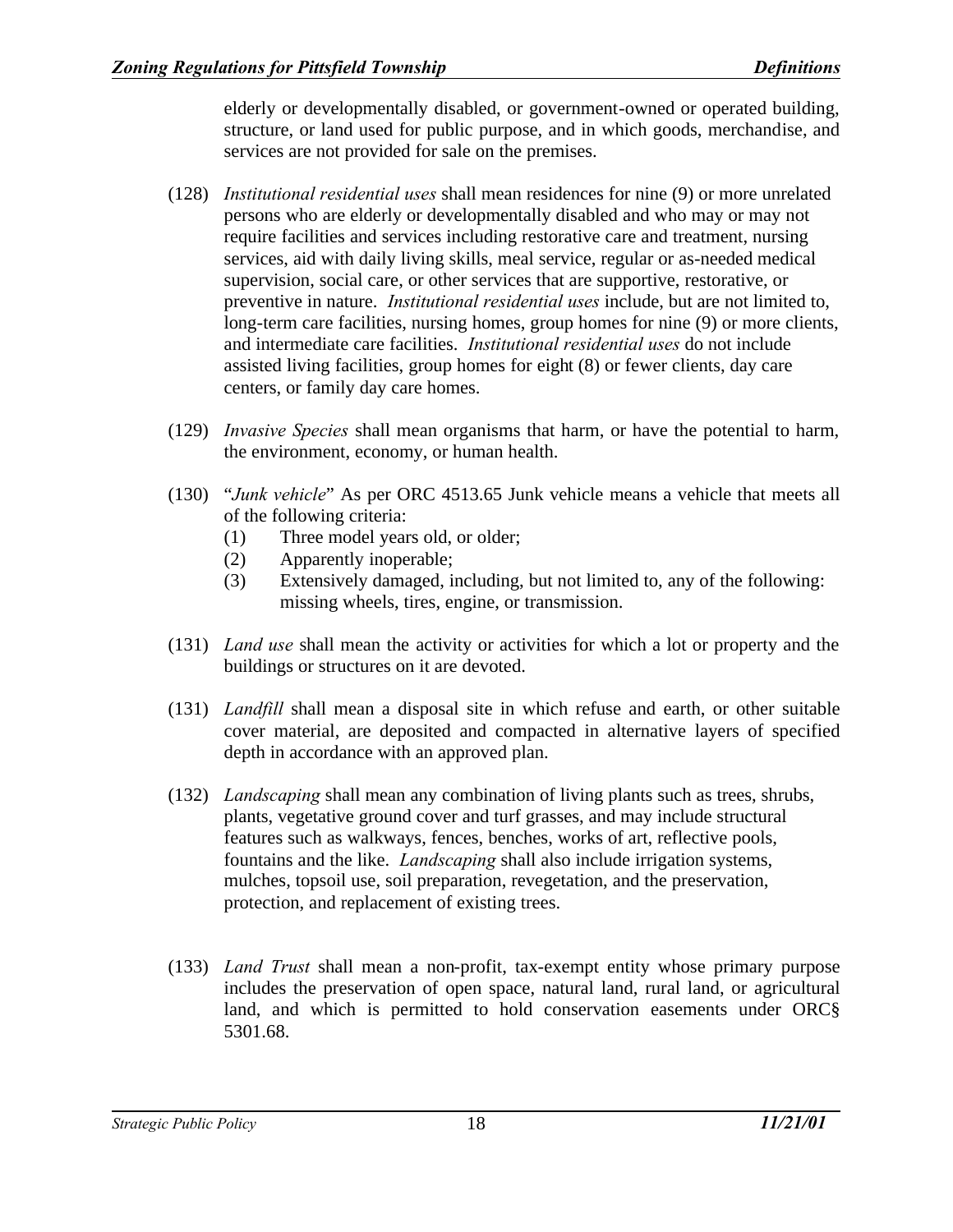- (134) *Level of service (LOS)* shall mean a qualitative measure describing operational conditions within a traffic stream; generally described in terms of such factors as speed, freedom to maneuver, traffic interruptions, comfort, convenience, and safety. LOS is usually expressed in terms of six levels, designated A through F, with A (free flow of traffic with minimum intersection delay) being the best, and F (forced flow, jammed intersections, long delays) being the worst.
- (135) *Limits of disturbance* shall mean the area(s) of a site, as established pursuant to Section \_\_\_\_\_\_\_ of this Resolution, that may be disturbed by earth movement (grading), or cleared of vegetation, including disturbance or clearance to provide space for construction of principal and accessory uses and structures, parking areas, roads, drainage and stormwater management facilities, and/or utilities.
- (136) *Liquor store* shall mean a retail establishment licensed by the State of Ohio Department of Liquor Control to sell alcoholic beverages in containers, including wine, beer, and hard liquor, for consumption off-premises (carry-out).
- (137) *Loading area* shall mean an off-street area of a lot where goods are received and/or from which they are shipped, and where adequate space is available to permit maneuvering of vehicles entirely on the lot.
- (138) *Lot* shall mean a piece or parcel of land established by plat, subdivision, or otherwise permitted by law to be used, occupied, or intended to be occupied by one or more buildings, structures, or uses, together with such open spaces and access to or frontage on a public street, as required by this Resolution.
- (139) *Lot area or size* shall mean the amount of horizontal (plan view) land area within lot lines expressed in acres or square feet, based on deed description or registered surveyor's survey, excluding any street rights-of-way. One acre equals 43,560 square feet.
- (140) *Lot depth* shall mean the horizontal distance between the mid-point of the front and of the rear lot lines.
- (141) *Lot line* shall mean any of the lines describing the perimeter of a lot.
- (142) *Lot line, front* shall mean the lot line describing the edge of the lot abutting the street to which the lot has access and is oriented for purposes of development. On a corner lot only one (1) street line shall be considered as a front line, and the shorter street frontage shall be considered the front line.
- (143) *Lot line, rear* shall mean the line opposite the front lot line.
- (144) *Lot line, side* shall mean any lot lines other than front lot line or rear lot line.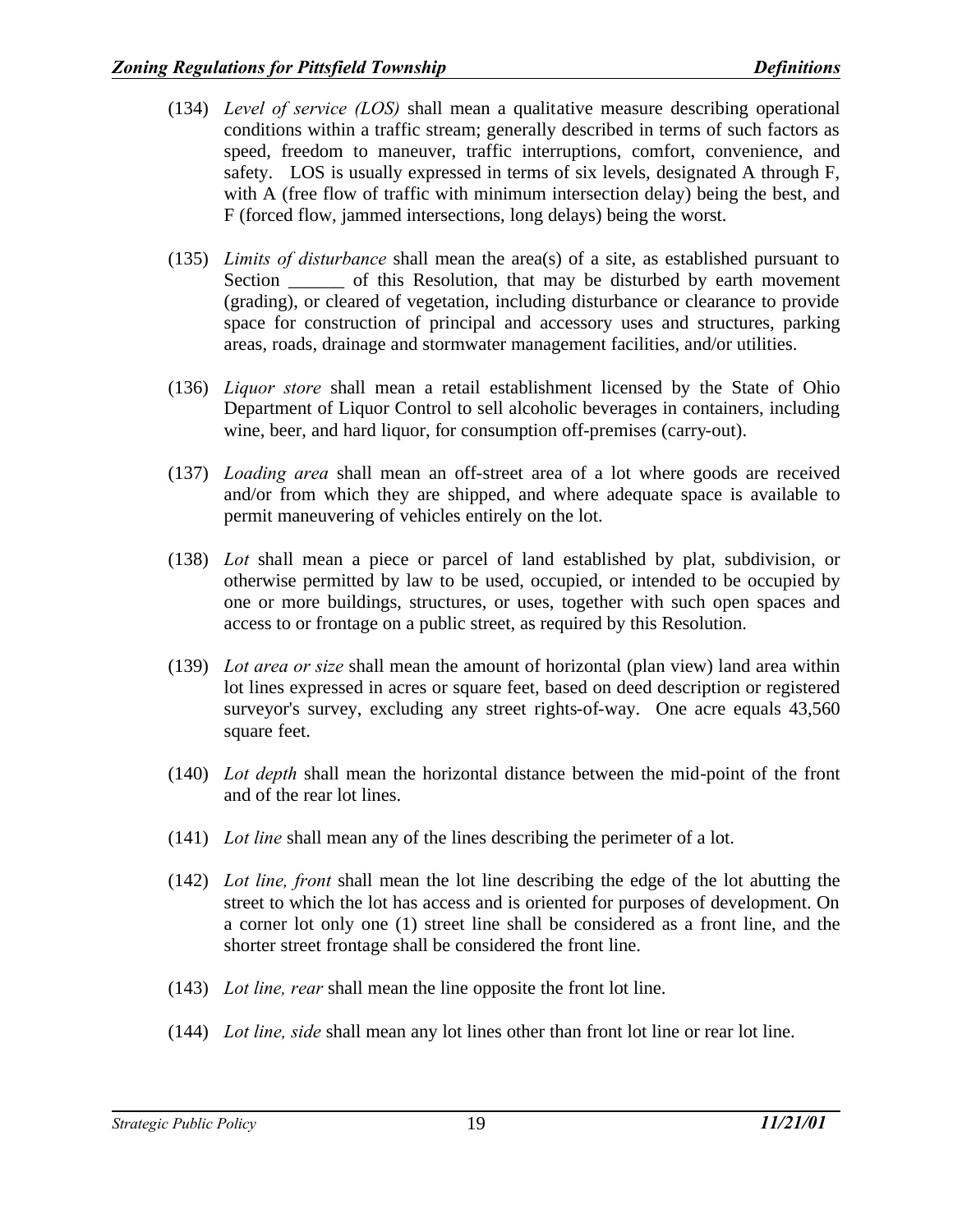- (145) *Lot width* shall mean the horizontal (plan view) distance between the side lot lines as measured along the building front setback line.
- (146) *Maximum extent feasible* shall mean that no feasible and prudent alternative exists, and all possible efforts to comply with the regulation or minimize potential harm or adverse impacts have been undertaken. Economic considerations may be taken into account but shall not be the overriding factor in determining "maximum extent feasible."
- (147) *Medical clinic* shall mean an establishment where patients are admitted for examination and treatment on an outpatient basis by one or more physicians, dentists, other medical personnel, psychologists, or social workers, and where patients are not usually lodged overnight.
- (148) *Mixed use* shall mean the development of a lot, tract or parcel of land, building or structure with two (2) or more different uses including, but not limited to, residential, office, retail, public uses, personal service or entertainment uses, designed, planned and constructed as a unit.
- (149) *Mobile home* shall mean a transportable, single-family dwelling unit built on a permanent chassis with attached undercarriage consisting of springs, axles, wheels and hubs, and which is suitable for year-round occupancy and contains the same water supply, waste disposal and electrical conveniences as immobile housing. A mobile home is designed to be transported on streets to the place where it is to be occupied as a dwelling unit and may or may not be attached to a permanent foundation.
- (150) *Mobile home park* shall mean a parcel of land which has been planned, improved, or is currently used for the placement of mobile homes and contains more than one mobile home lot.
- (151) *Model home* shall mean a dwelling representative of other dwellings offered for sale or lease or to be built in an area of residential development within the Township. *Model home* also includes a temporary and permitted use of a residential facility as a real estate sales office.
- (152) *Motel* shall mean an establishment providing sleeping accommodations with a majority of all rooms having direct access to the outside without the necessity of passing through the main lobby of the building.
- (153) *Natural Feature* shall mean an existing component of the landscape maintained as a part of the natural environment and having ecological value in contributing beneficially to air quality, erosion control, groundwater recharge, noise abatement, visual amenities, the natural diversity of plant and animal species, human recreation, reduction of climatic stress, and energy costs.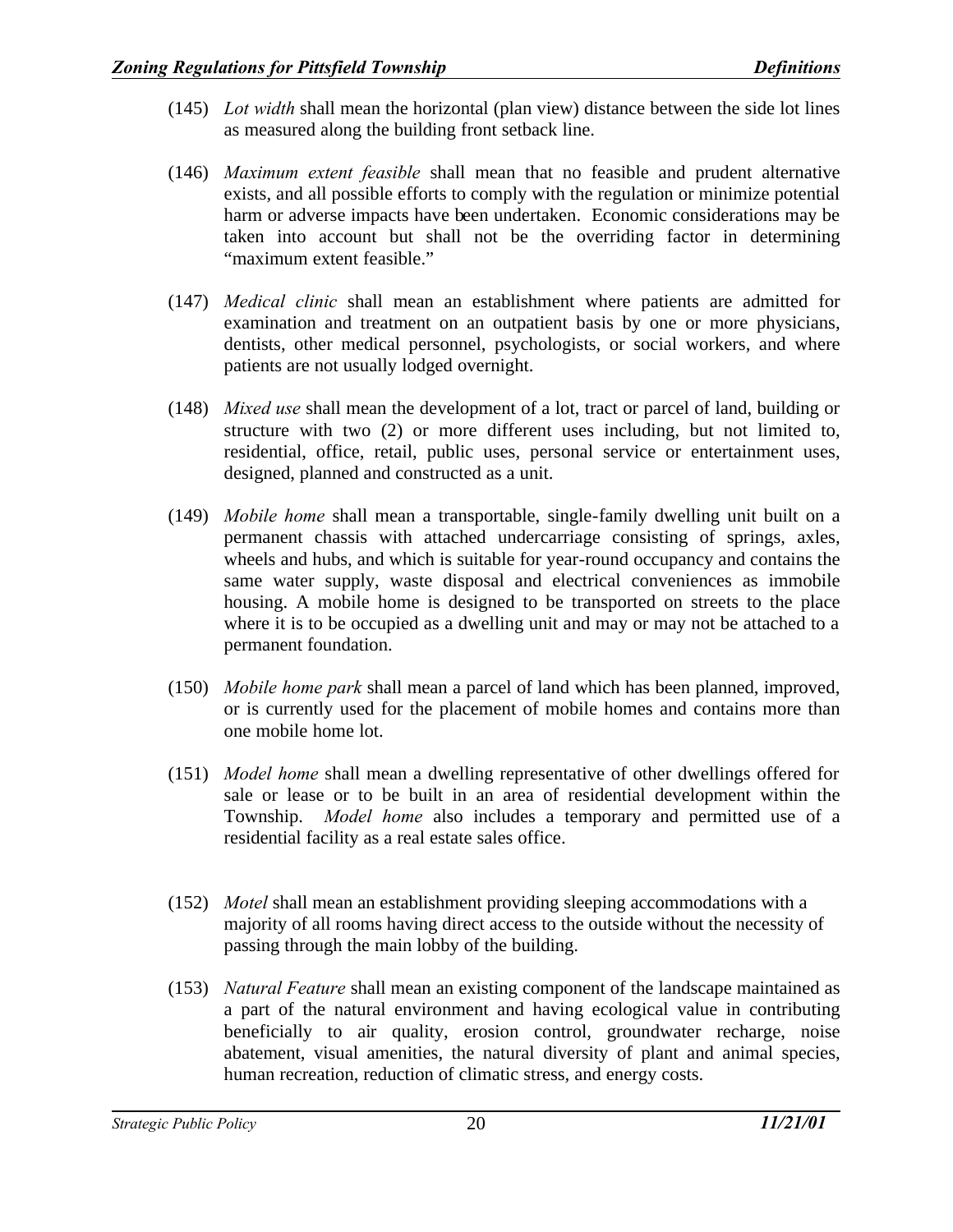- (154) *Neighborhood park* shall mean a park that serves the recreational and open space needs of residents of surrounding neighborhoods.
- (155) *Nonconforming building* shall mean a building that was lawful and nonconforming under prior law on the day before the effective date of this Resolution or subsequent amendment thereof, but that fails by reason of such adoption, revision, or amendment, to conform to all the present setback, height, or other site development requirements of this Resolution.
- (156) *Non-conforming lot* shall mean a lot whose area, dimensions, or location were lawful under prior law on the day before the effective date of this Resolution or subsequent amendment thereof, but that fails by reason of such adoption, revision, or amendment, to conform to all the present requirements of this Resolution.
- (157) *Non-conforming sign* shall mean any sign lawfully existing under prior law on the day before the effective date of this Resolution or subsequent amendment thereof, but that fails by reason of such adoption, revision, or amendment, to conform to all the present requirements of this Resolution.
- (158) *Nonconforming structure* shall mean a structure that was lawful under prior law on the day before the effective date of this Resolution or subsequent amendment thereof, but that fails by reason of such adoption, revision, or amendment, to conform to all the present setback, height, or other site development requirements of this Resolution.
- (159) *Nonconforming use* shall mean a use that was lawful and nonconforming under prior law on the day before the effective date of this Resolution or subsequent amendment thereof, but that fails by reason of such adoption, revision, or amendment, to conform to all the present requirements of this Resolution.
- (160) *Nonconformities* shall mean a nonconforming use, sign, structure, or building.
- (161) *Nude model studio* shall mean any place where a person who appears nude or semi-nude or who displays specified anatomical areas is provided to be observed, sketched, drawn, painted, sculptured, photographed, or similarly depicted by other persons who pay money or any form of consideration.

"Nude model studio" does not include:

- (a) A proprietary school licensed by the State of Ohio, or a college, junior college, or university supported entirely or in part by public taxation;
- (b) A private college or university that offers educational programs in which credits are transferable to a college, junior college, or university supported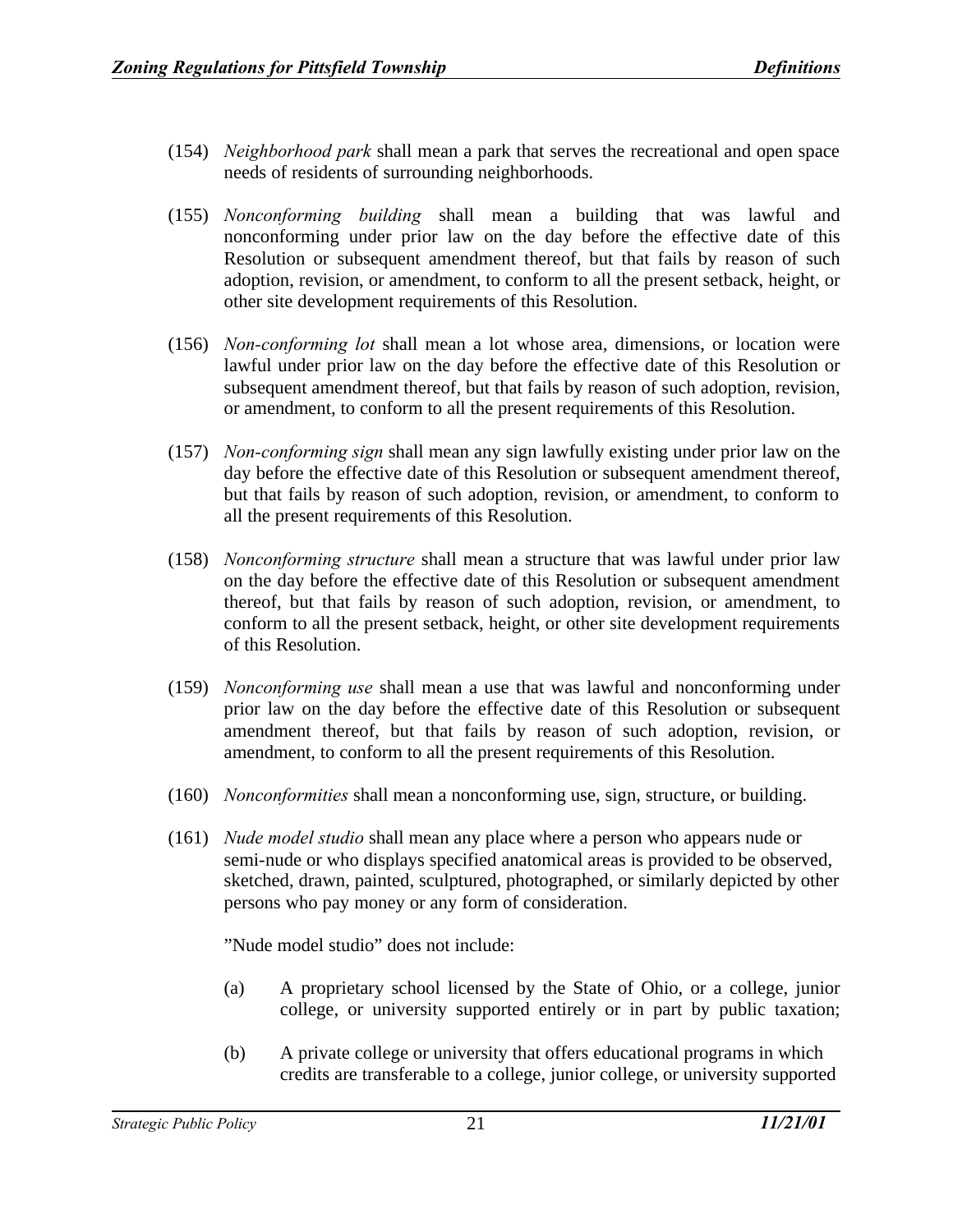entirely or partly by taxation; or

- (c) An establishment holding classes in a structure that has no sign visible from the exterior of the structure and no other advertising that indicates a nude or semi-nude person is available for viewing; where in order to participate in a class a student must enroll at least three days in advance of the class; and where no more than one nude or semi-nude model is on the premises at any one time.
- (162) *Nudity, State of Nudity, or Nude Use* shall mean exposing to view the genitals, pubic area, vulva, perineum, anus, and cleft or cleavage or pubic hair with less than a fully opaque covering; exposing to view any portion of the areola of the female breast with less than a fully opaque covering; exposing to view male genitals in a discernibly turgid state, even if entirely covered by an opaque covering; or exposing to view any device, costume or covering that gives the appearance of or simulates any of these anatomical areas.
- (163) *Nursery, commercial* shall mean an establishment primarily engaged in the sale and/or cultivation for sale of horticultural specialties such as flowers, shrubs, and trees, intended for ornamental or landscaping purposes.
- (164) *Off-street parking area* shall mean all off-street areas and spaces designed, used, required or intended to be used for the parking, storage, maintenance, service, repair, display, or operation of, motor vehicles, including driveways, entrance drives, or access drives in and to such areas, but not including public streets and rights-of-way.
- (165) *Off-street parking space* shall mean a demarcated area within a parking lot abutting an access lane and of such dimensions, as specified by this ordinance, to accommodate one (1) vehicle.
- (166) *Office, business or professional* shall mean an establishment providing executive, management, administrative, or professional services, including medical or dental services, but not involving the sale of merchandise, except as incidental to a permitted use. Typical uses include real estate, insurance, property management, investment, employment, travel, advertising, law, doctor, dentist, out-patient medical laboratories, architecture, design, engineering, accounting, and similar offices.
- (167) *Open space* shall mean any parcel or area of land or an area of water designed and intended for recreation, resource protection, amenity, and/or buffers. Open space shall not include areas set aside for public facilities, driveways, parking lots, other surfaces intended or designed for vehicular travel, and any other areas as set forth in Section \_\_\_\_\_ of this Resolution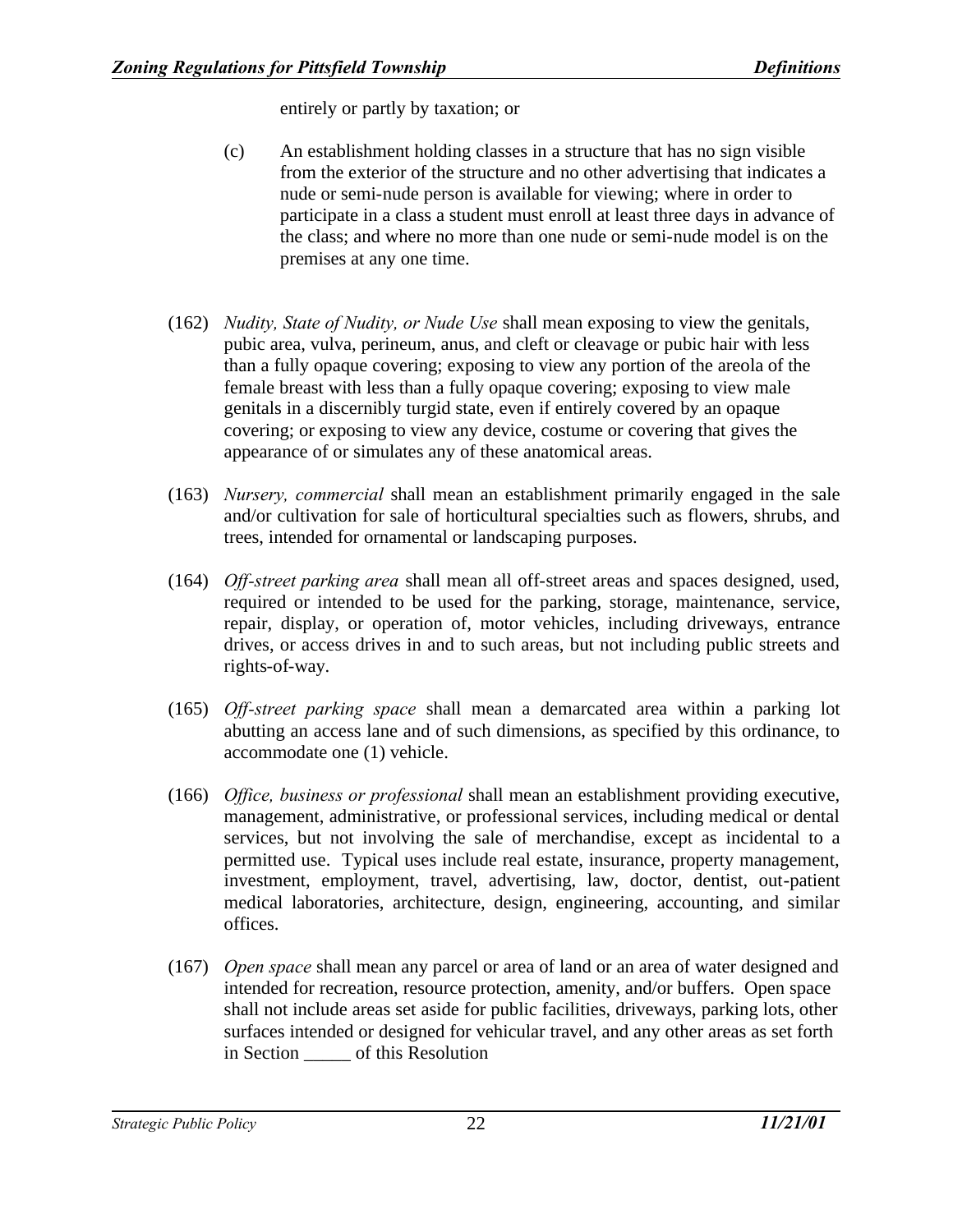- (168) *ORC §* shall mean Ohio Revised code section number*.*
- (169) *Ordinary high-water mark* shall mean the line on the bank to which the high water ordinarily rises annually in seasons, as indicated by changes in the characteristics of soil, vegetation, or other appropriate means taking into consideration the characteristics of the surrounding areas. Where the ordinary high water mark cannot be found, the top of the channel bank shall be substituted. In braided channels, the ordinary high water mark shall be measured so as to include the entire stream feature.
- (170) *Outdoor activity* shall mean any enterprise, operation, or activity that occurs in an unroofed area as part of a permitted use on a lot and any outdoor display of materials, machinery, vehicles, or things that may or may not be for sale or rent.
- (171) *Outdoor storage* shall mean the keeping, in an unroofed area, of any equipment, goods, junk, material, merchandise, or vehicles in the same place for more than seventy-two (72) hours.
- (172) *Overall access management plan* shall mean a plan that depicts the postdevelopment flow of vehicular access to a site and where such flow interfaces with existing or proposed pedestrian, bicycle, and adjacent public street traffic.
- (173) *Overlay zone* shall mean a zoning district that encompasses one or more underlying zones and that imposes additional or alternative requirements to that required by the underlying zone.
- (174) *Parking access* shall mean the area of a parking lot that allows motor vehicle ingress and egress from the street or way.
- (175) *Parking aisle* shall mean the traveled way by which cars enter and depart parking stalls or spaces.
- (176) *Parking area* shall mean any public or private area, under or outside a building or structure, designed and used for parking motor vehicles including parking lots, garages, private driveways, and legally designated areas of public streets.
- (177) *Parking lot* shall mean an off-street, ground-level open area for the temporary storage of motor vehicles.
- (178) *Parking, shared* shall mean joint use of a parking lot or area for more than one use.
- (179) *Parking stall or space* shall mean the space or area in which vehicles park in a private or public parking lot.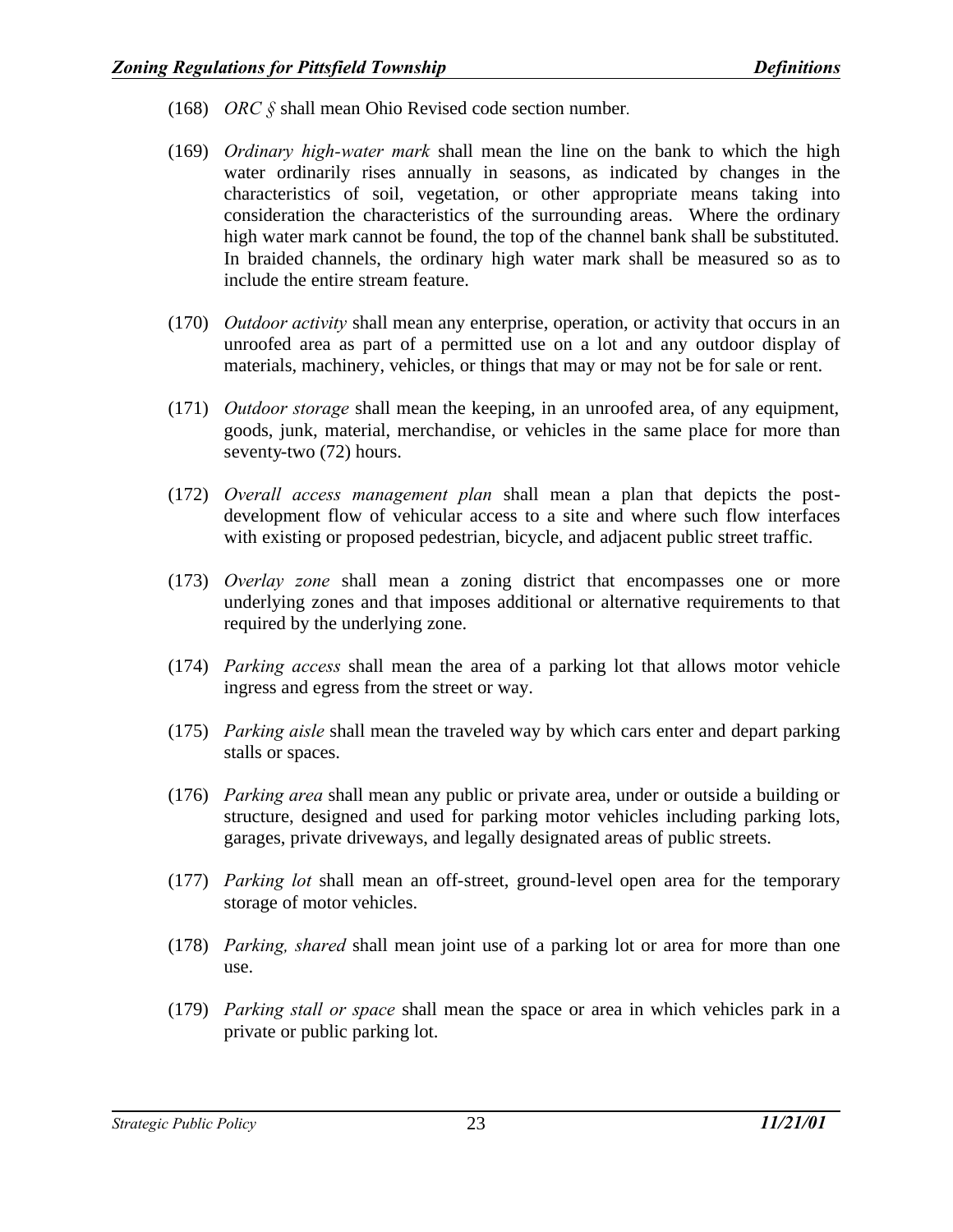- (180) *Parking structure* shall mean a building or structure consisting of more than one level and used to temporarily park or store motor vehicles.
- (181) *Party-in-interest* shall mean a person or organization that has standing to appeal the final decision of the decision maker. Such standing to appeal shall be limited to the following:
	- (a) The applicant;
	- (b) Any party holding a proprietary or possessory interest in the real or personal property which was the subject of the decision of the decision maker whose action is to be appealed;
	- (c) Any person to whom or organization to which the Township mailed notice of the hearing of the decision maker;
	- (d) Any person who or organization that sent written comments to the decision maker prior to the action which is to be appealed;
	- (e) Any person who appeared before the decision maker at the hearing on the action which is to be appealed.
- (182) *Pedestrian path* shall mean a facility physically separated from the roadway and intended for pedestrian use. A walking path is designed for the use of two lane, two-way pedestrian traffic. Paths may be located within open space through a development, along an abandoned rail line or adjacent to an existing road. See "*Trail"* below.
- (183) *Performance standard* shall mean a criterion established in the interest of protecting the public health and safety for the control of noise, odor, smoke, noxious gases, and other objectionable or dangerous elements generated by and inherent in or incidental to a land use.
- (184) *Personal services* shall mean establishments primarily engaged in providing services generally involving the care of the person or such person's apparel, such as laundry and dry-cleaning retail outlets, portrait/photographic studios, beauty and barber shops, employment service, mailing and copy shops. *Personal services* shall also mean establishments engaged in the provision of informational, instructional, personal improvement, and similar services, such as portrait shops, photography studios, art and music schools, licensed massage therapists, driving schools, health and fitness studios, and handicraft or hobby instruction.
- (185) *Pet, household or domestic* shall mean any variety of domesticated creature, such as birds, cats, dogs, and hamsters, normally kept within a dwelling or residential yard area, but not including farm animals, exotic or wild animals, reptiles, insects, or snakes.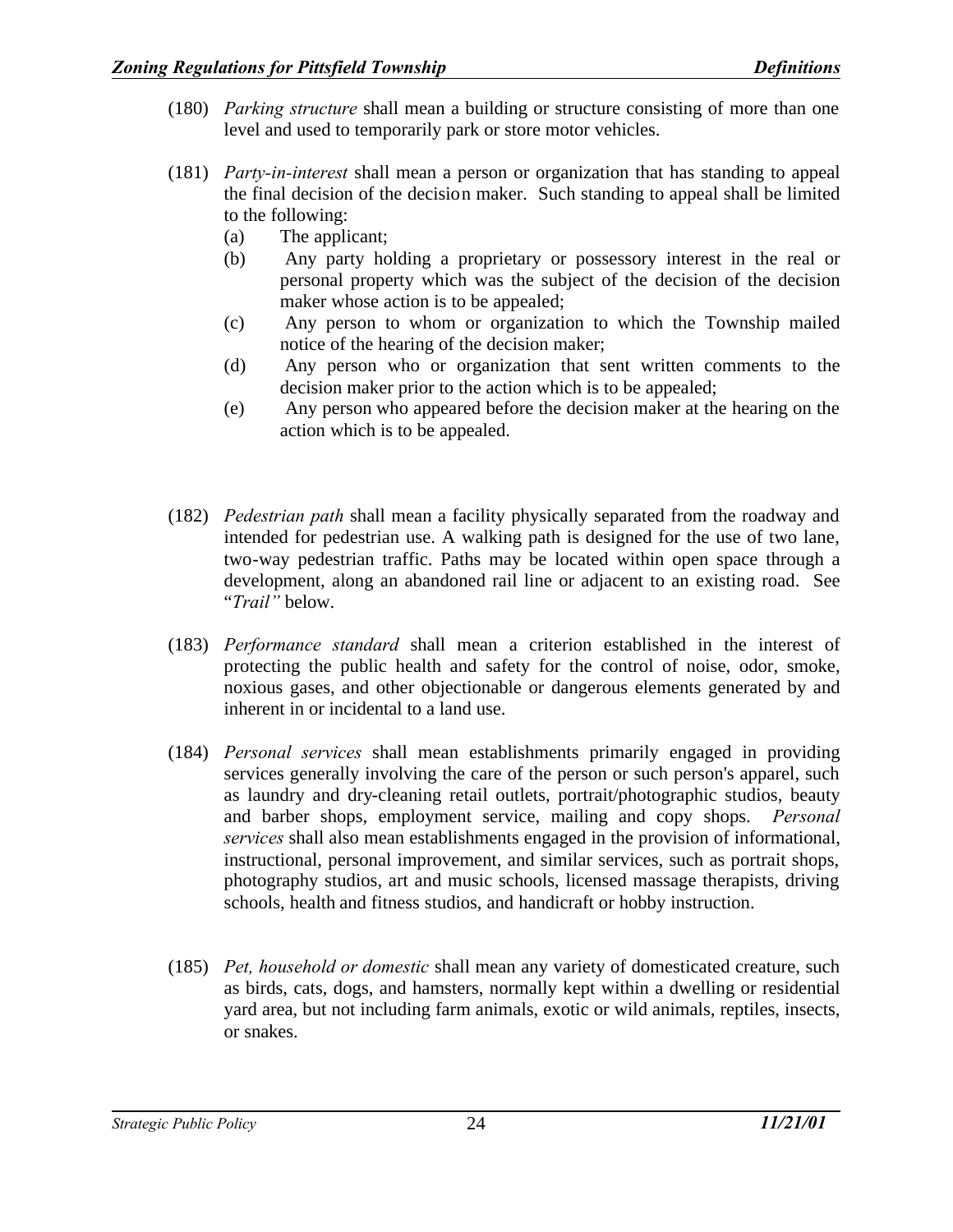- (186) *Places of religious worship* shall mean a building containing a hall, auditorium or other suitable room or rooms used for the purpose of conducting religious or other services or meetings of the occupants of such structure. *Places of worship* shall include churches, synagogues and the like, but shall not include buildings used for commercial endeavors, including, but not limited to, commercial motion picture houses or stage productions.
- (187) *Planned development* shall mean a development of a property as a single entity for commercial, industrial, or mixed residential/commercial/retail purposes, when the zoning regulations that would normally apply are superseded by controls that allow a more sensitive and more economical arrangement of buildings and streets on the site, and when development is spaced over a period of years in a predetermined program.
- (188) *Ponds* shall mean a water impoundment made by constructing a dam or embankment or by excavating a pit or dugout, i.e., man made ponds, lakes, reservoirs, retention basins or other bodies of water.
- (189) *Preliminary plan* shall mean the preliminary drawings indicating the proposed layout of a development to be submitted to the Zoning Commission or BZA for its approval.
- (190) *Preschool*—*See* "Day care center."
- (191) *Principal use* shall mean the primary or predominant use of any lot or parcel.
- (192) *Public facilities* shall mean transportation systems or facilities, water systems or facilities, waste water systems or facilities, storm drainage systems or facilities, fire, police and emergency systems or facilities, electric utilities, gas utilities, cable facilities, and other public utilities.
- (193) *Public hearing* shall mean a formal meeting held pursuant to public notice, intended to inform and obtain public comment, prior to taking action in accordance with this ordinance.
- (194) *Public use* shall mean any use intended to be conducted in a facility or upon land which is owned by and operated for public use by school districts or by city, county, state or federal governments.
- (195) *Public safety and emergency services* shall mean a public use that provides police or fire services or services for personal injury or life threatening events including but not limited to ambulance, paramedic, or fire and rescue services.
- (196) *Public utility* shall mean a common carrier supplying electricity, telephones, natural gas, water, sewage disposal, railroads or similar public services, but shall not include mass transit or railroad depots or terminals or any similar traffic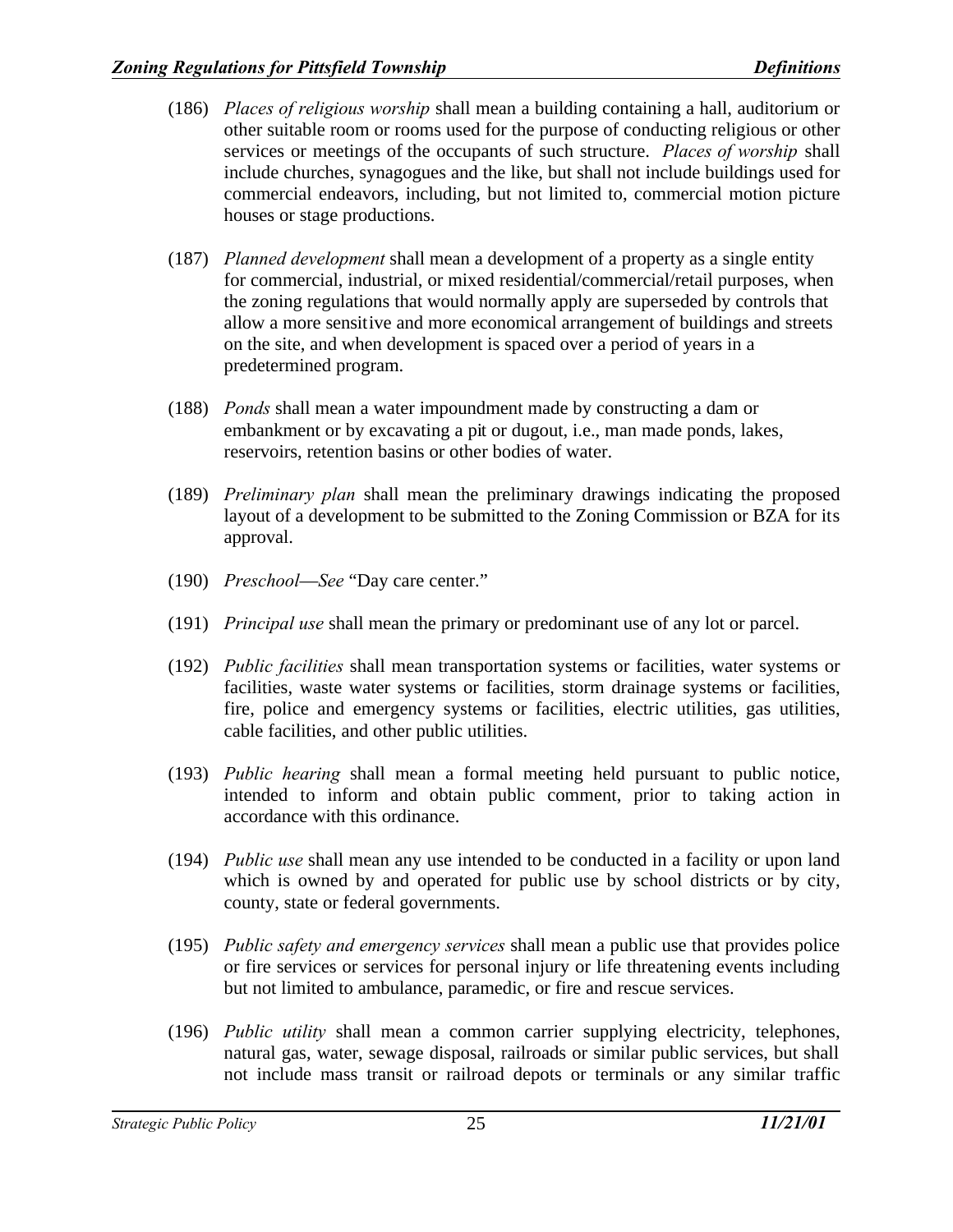generating activity, or any person or entity that provides wireless telecommunication services to the public. *See* "Essential public utility and public services."

- (197) *Recording, radio, or television studio* shall mean a place for radio (oral), television (visual), or musical recording production. *Radio or television studio* shall mean only that part of a radio or television station from which the signal originates and shall not include the transmitter or antennas parts of the station.
- (198) *Recreation, active* shall mean leisure-time activities, usually of a formal nature and often performed with others, requiring equipment, non-motorized or otherwise, and taking place at prescribed places, sites, or fields. Included activities are swimming, tennis and other court games, baseball and other field sports, track, and playground activities.
- (199) *Recreation, passive* shall mean leisure-time activities that involve relatively inactive or less energetic activities, such as walking, sitting, picnicking, card games, chess, checkers, and similar table games, and not typically requiring prescribed places, sites, courts, or fields.
- (200) *Recreational facility* shall mean a place designed and equipped for the conduct of sports and passive and active recreational activities.
- (201) *Recreational facility, commercial* shall mean a privately owned, for-profit recreational facility open to the public at large for a fee.
- (202) *Recreational facility, indoor* a permanently enclosed recreational facility.
- (203) *Recreation facility, outdoor* shall mean a recreational facility devoted to active sports or recreation such as go-cart tracks, miniature golf, golf driving ranges, skating rinks, archery ranges, and the like, but shall not include concert halls, stadiums, race tracks of any kind.
- (204) *Recreational facility, private-membership* shall mean a recreational facility for the exclusive use of more than three (3) families who are residents of a development or the members of the organization owning the lot, but not open to the general public.
- (205) *Recreational vehicle* shall mean a vehicular-type portable structure without permanent foundation that can be towed, hauled, or driven and primarily designed as a temporary living accommodation for recreation, camping, and travel use and including, but not limited to, travel trailers, truck campers, camping trailers, and self-propelled motor homes.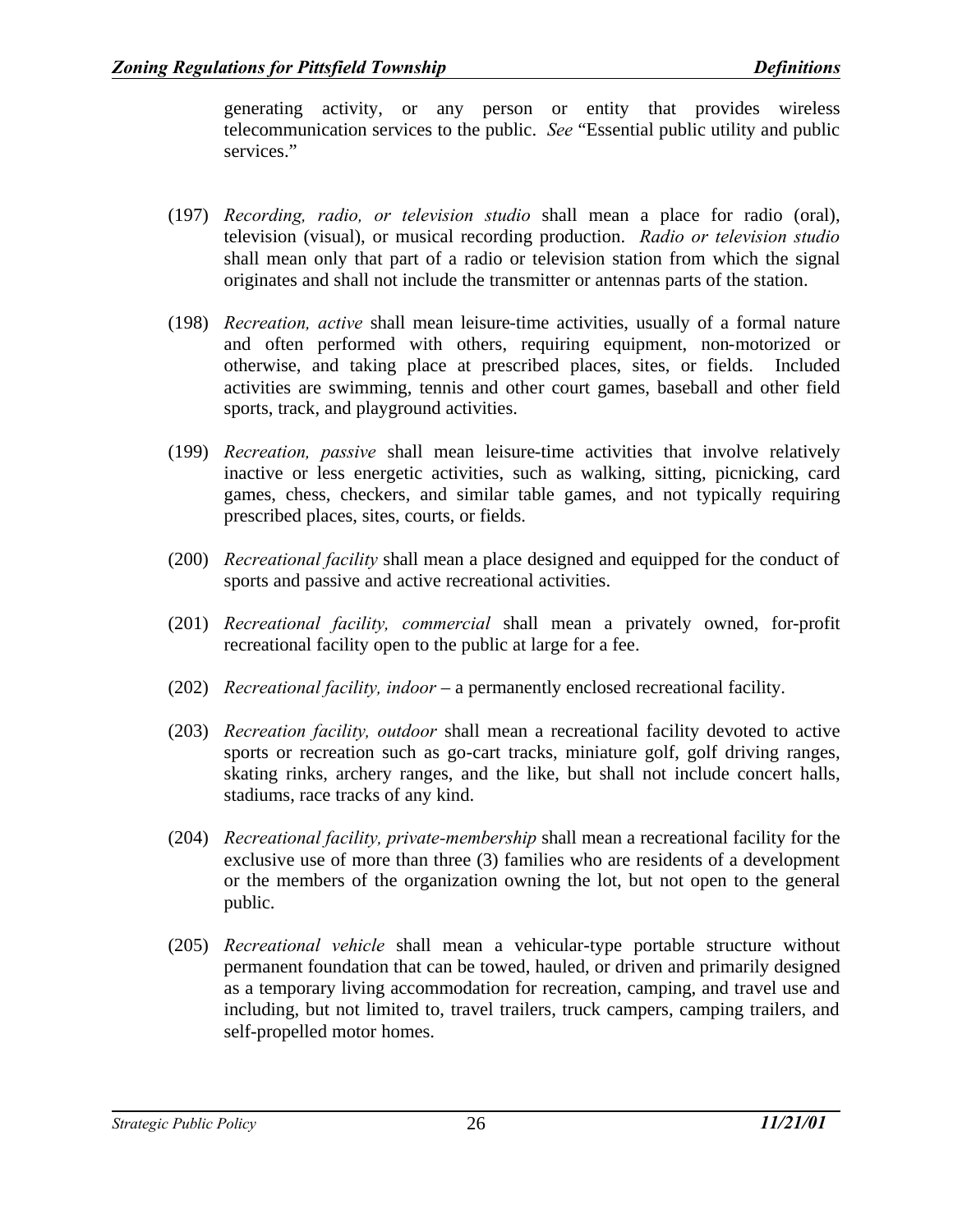- (206) *Repair services* shall mean an establishment primarily engaged in the provision of repair services to individuals, households, or other businesses, but excluding automotive or other vehicle repair and farm machinery and tractor repair. Typical uses include appliance repair shops, furniture repair and reupholstery shops, watch or jewelry repair shops, and musical instrument repair shops.
- (207) *Research laboratory* shall mean an industrial establishment or other facility engaged in scientific research, investigation, product engineering development, product development and testing, market development, or experimentation, but not facilities for the manufacture or sale of products except as incidental to the main purpose of the laboratory.
- (208) *Resource recovery operations* shall mean an industrial establishment engaged in the process of obtaining materials or energy, particularly from solid waste.
- (209) *Restaurant* shall mean an establishment where the principal business is the sale of food and beverages in a ready-to-consume state where (1) fermented malt beverages, malt, special malt and vinous and spirituous liquors may be produced on the premises as an accessory use; (2) where there is no service to a customer in an automobile, and (3) where the design or principal method of operation consists of one or more of the following:
	- (a) A *sit-down restaurant* where customers, normally provided with an individual menu, are generally served food and beverages in nondisposable containers by a restaurant employee at the same table or counter at which the food and beverages are consumed; or
	- (b) A *cafeteria* or cafeteria-type operation where food and beverages generally are served in non-disposable containers and consumed within the restaurant.
- (210) *Restaurant, drive-through* shall mean an establishment in which the principal business is the sale of foods or beverages to the customer in a ready-to-consume state and in which the design or principal method of operation of all or any portion of the business is to allow food or beverages to be served directly to the customer in a motor vehicle without the need for the customer to exit the motor vehicle.
- (211) *Required parking* shall mean the minimum number of parking spaces required to be provided in connection with the particular use of a lot as specified by this Code.
- (212) *Retail* shall mean establishments that sell or rent commonly used goods and merchandise for personal or household use, but excludes those uses classified more specifically in this Section (e.g., adult businesses or restaurants). Typical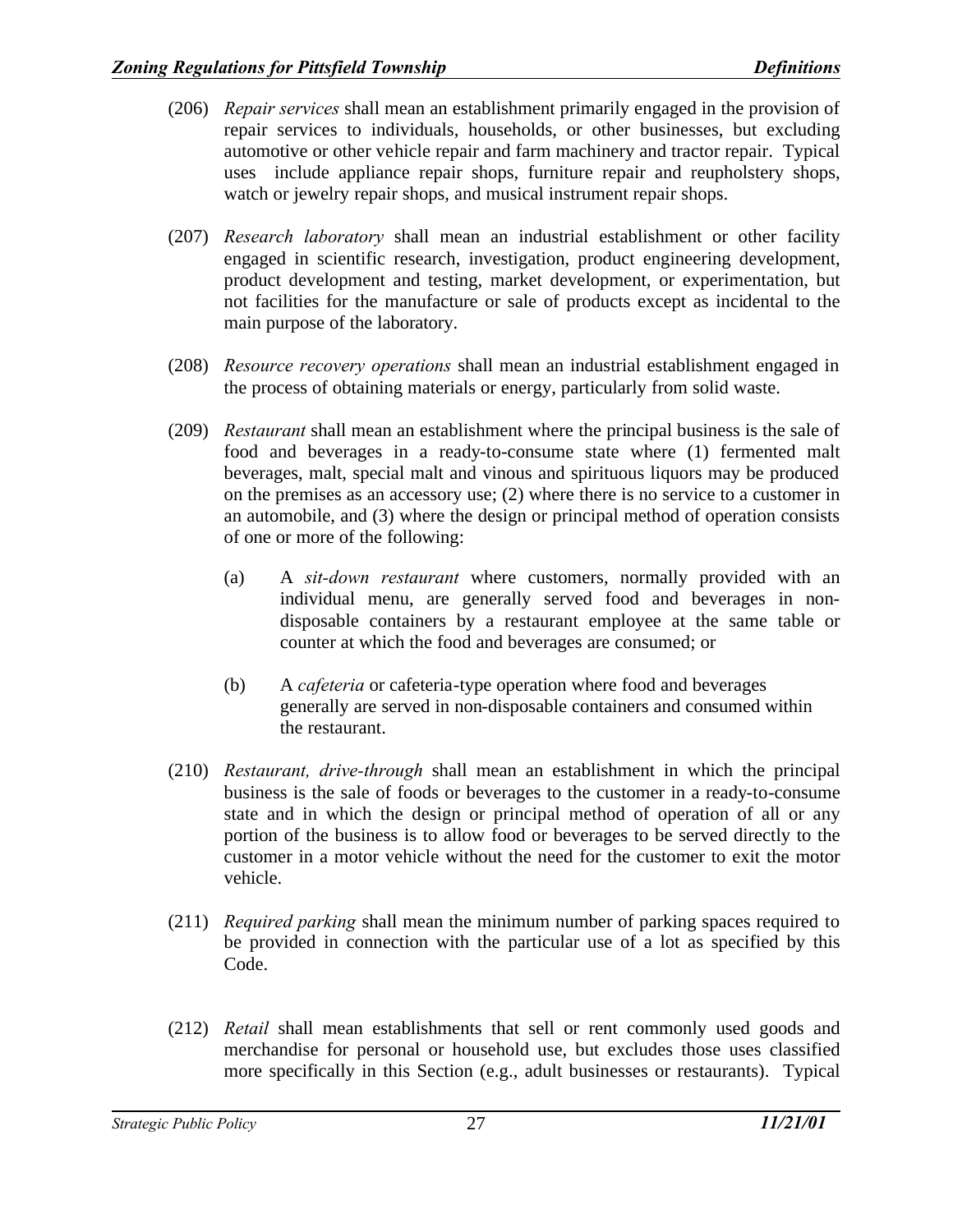uses include grocery stores, department stores, furniture stores, clothing stores, and establishments providing the following products or services: household electronic equipment, sporting goods, bicycles, office supplies, home furnishings, household appliances, wallpaper, carpeting and floor coverings, art supplies, kitchen utensils, jewelry, drugs, cosmetics, books, notions, antiques, or automotive parts and accessories.

- (213) *Revegetation* shall mean restoration and mitigation measures for disturbed areas in accordance with the requirements of Section \_\_\_\_\_\_\_\_\_\_\_\_of this Resolution.
- (214) *Right-of-way* shall mean a strip of land dedicated to and/or improved for vehicular and/or pedestrian travel by the public.
- (215) *Roadway or road see* "Street" below.
- (216) *Schedule of fees* shall mean the list of charges adopted by resolution of the Township, and not a part of this Resolution, to cover the costs of administering the review, decision, and/or appeal processes required by a development proposal, such costs to be borne by the developer, paid in advance, and subject to periodic revision by the Township Trustees.
- (217) *School, elementary, secondary, or post-secondary* shall mean any building or part thereof used for instructional purposes and licensed by the state to provide elementary, secondary, or post-secondary education.
- (218) *Screening*, as required or recommended by this Resolution, shall mean the use of landscaping or berms, fences, walls, or the like to mask structures or property uses from the view of users of public streets or occupants of adjacent properties.
- (219) *Seminudity, State of Seminudity, or Seminude* shall mean exposing to view, with less than a fully opaque covering, any portion of the female breast below the top of the areola or any portion of the buttocks. This definition shall include the entire lower portion of the female breast, but shall not include any portion of the cleavage of the female breast exhibited by a dress, blouse, shirt, leotard, bathing suit, or other clothing provided that the areola is not exposed in whole or in part.
- (220) *Setback* shall mean the minimum or maximum distance a building or structure shall be required to be situated from an adjacent lot line, except as modified according to Resolution. Certain building projections and uses of the lot may extend into the setback area only as expressly allowed in this Resolution.
- (221) *Setback line* shall mean an imaginary line within a lot describing the limits within which building construction can occur, or any part of such line, as established by the required front, side, and rear yard depths for each zone district.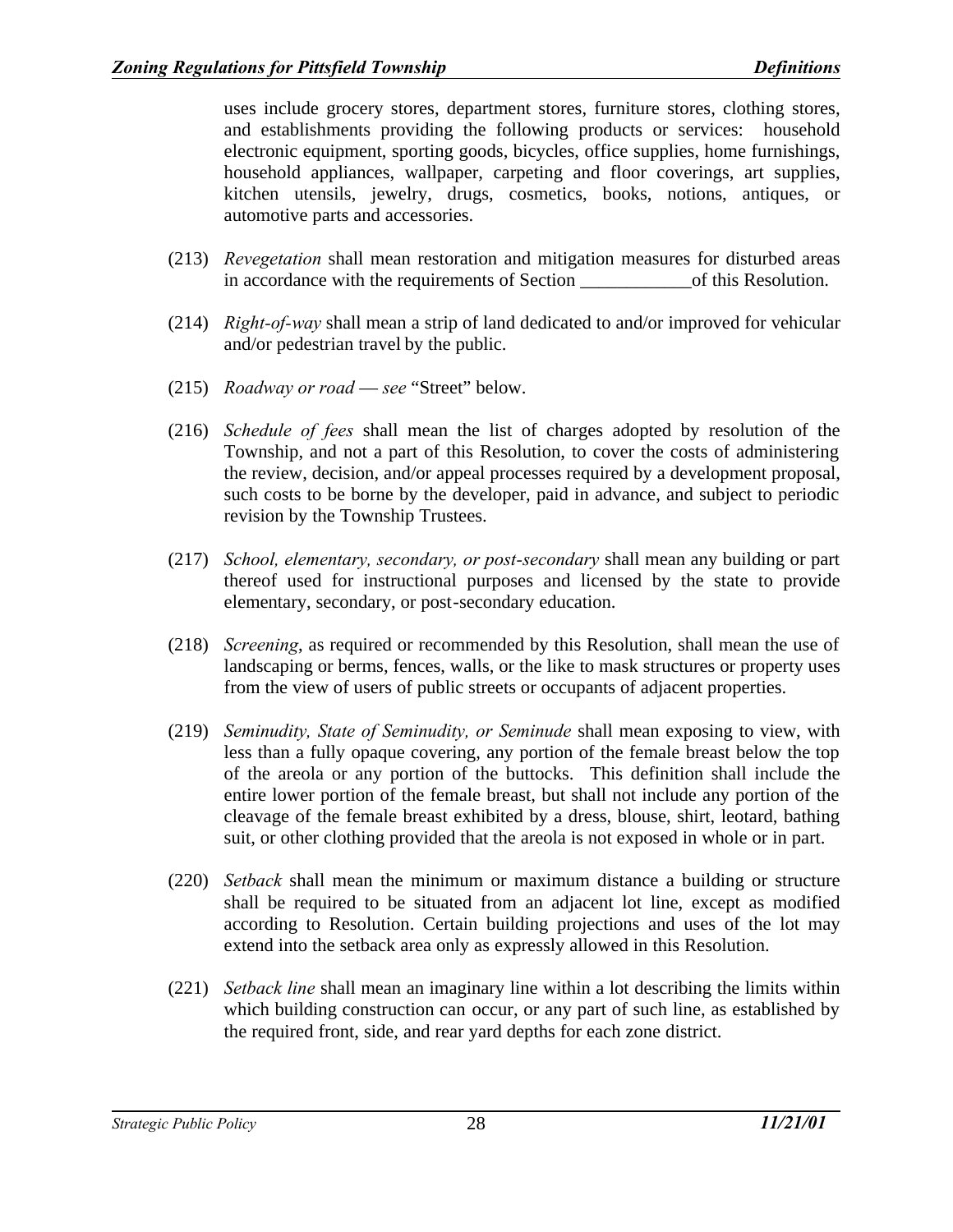- (222) *Showrooms and salesrooms for wholesale distribution* shall mean an establishment whose principal business is wholesale trade or distribution of manufactured products, supplies, and equipment, and which may include accessory offices.
- (223) *Sidewalk* shall mean a paved, surfaced, or leveled area, paralleling and usually separated from the street, used as a pedestrian walkway.
- (224) *Sight distance or "clear sight triangle"* shall mean the minimum distance the driver of a vehicle can see unencumbered by intervening buildings, structures, land forms, or vegetation, to safely negotiate an intersection of streets, usually measured between three and a half (3½) feet and eight (8) feet above the road surface.
- (225) *Sign:* Any writing, pictorial representation, decoration (including any material used to differentiate sign copy from its background), form, emblem or trademark, flag or banner, or any other figure of similar character that: 1 .Is a structure or any part thereof (including roof or wall of building; (2). Is written, printed, projected, painted, constructed or otherwise placed or displayed upon or designed into a building, board, plate, canopy , awning , vehicle or natural or manmade object or device whatso -ever; or (3). By reason of its form, wording, symbol, design or illumination, attracts or is designed to attract attention to the subject thereof or is used as a means of identification, advertisement or announcement.
- (226) *Site* shall mean any lot, plot, or parcel of land or combination of contiguous lots or parcels of land.
- (227) *Site development* shall mean the improvement of a site in accordance with an approved site plan and zoning certificate (where applicable), including construction of buildings and structures and the rearrangement of the land surface.
- (228) *Site plan* shall mean the proposed layout of a lot showing all elements of the site development as well as utility and drainage lines, and existing buildings, structures, trees, and vegetation to remain.
- (229) "Specified anatomical areas" means:
	- (a) The human male genitals in a discernible turgid state, even if completely and opaquely covered: or
	- (b) Less than completely and opaquely covered human genitals, pubic region, buttocks, or female breast below a point immediately above the areola.
- (230) "Specified sexual activities" means any of the following:
	- (a) The fondling or any other erotic touching of the human genitals, pubic region, buttocks, anus, or female breasts.
	- (b) Sex acts, normal or perverted, actual or simulated, including intercourse, oral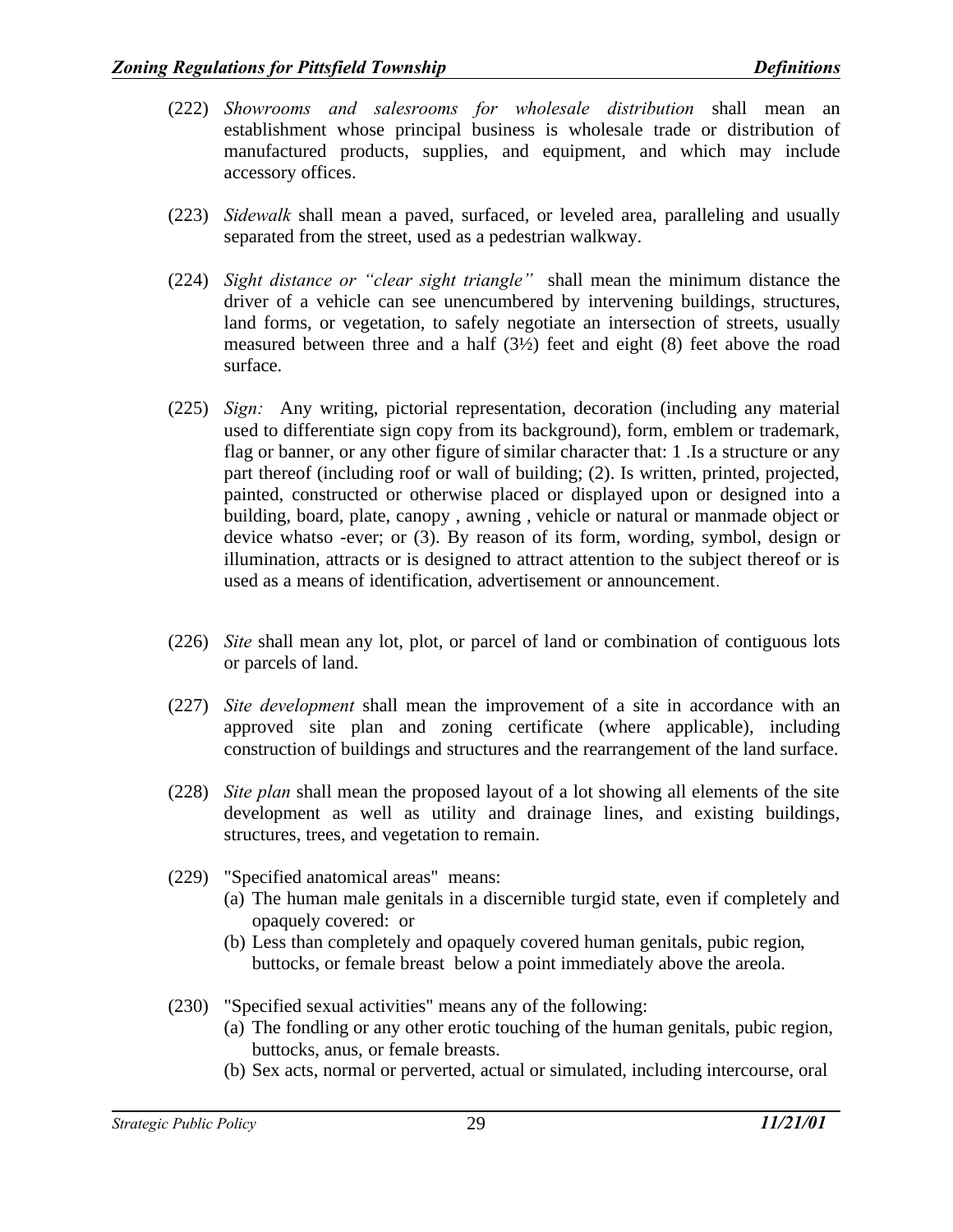copulation, masturbation, or sodomy: or

- (c) Excretory function as a part of or in connection with any of the activities set forth in (a) or (b) above.
- (230) *Stormwater management plan* shall mean a plan to govern the collection, retention, and release of stormwater in a manner to minimize damage to downstream property.
- (231) *Stormwater detention basin* shall mean a facility for the temporary storage of stormwater runoff, constructed to receive and temporarily hold stormwater for release at a controlled rate. Such devices may include graded depressions in the ground, parking lots with concave surfaces, roof tops, or buried tanks or pipes.
- (232) *Stormwater retention basin* shall mean a facility, such as a pond, pool, or basin, used for the permanent storage of stormwater runoff, constructed to receive and hold stormwater for release at a controlled rate.
- (233) *Story* means that portion of a building, between the surface of a floor and the ceiling immediately above it.
- (234) *Stream corridor* shall mean the corridor defined by the stream's ordinary high water mark.
- (235) *Street* shall mean an improved vehicular passage within a right-of-way that affords the primary means of access to abutting lots. The term "street" includes avenue, drive, circle, road, roadway, parkway, boulevard, or any other similar term.
- (236) *Street, collector* shall mean a street that collects traffic from local streets and connects with minor or major arterials, and which is defined specifically as such on the Township's Comprehensive Plan, adopted \_\_\_\_\_\_\_\_\_\_, as amended from time to time.
- (237) *Street, cul-de-sac* shall mean a street with a single common ingress and egress and with a turnaround at the end.
- (238) *Street, local* shall mean a street designed to provide vehicular access to abutting property and to discourage through traffic, and which is defined specifically as such on the Township's Comprehensive Plan, adopted \_\_\_\_\_\_\_\_\_, as amended from time to time.
- (239) *Street,arterial* shall mean a street with either (1) access control, channelized intersections, restricted parking, and that collects and distributes traffic to and from other; or (2) signals at important intersections and stop signs on the side streets and that collects and distributes traffic to and from collector streets; and (3)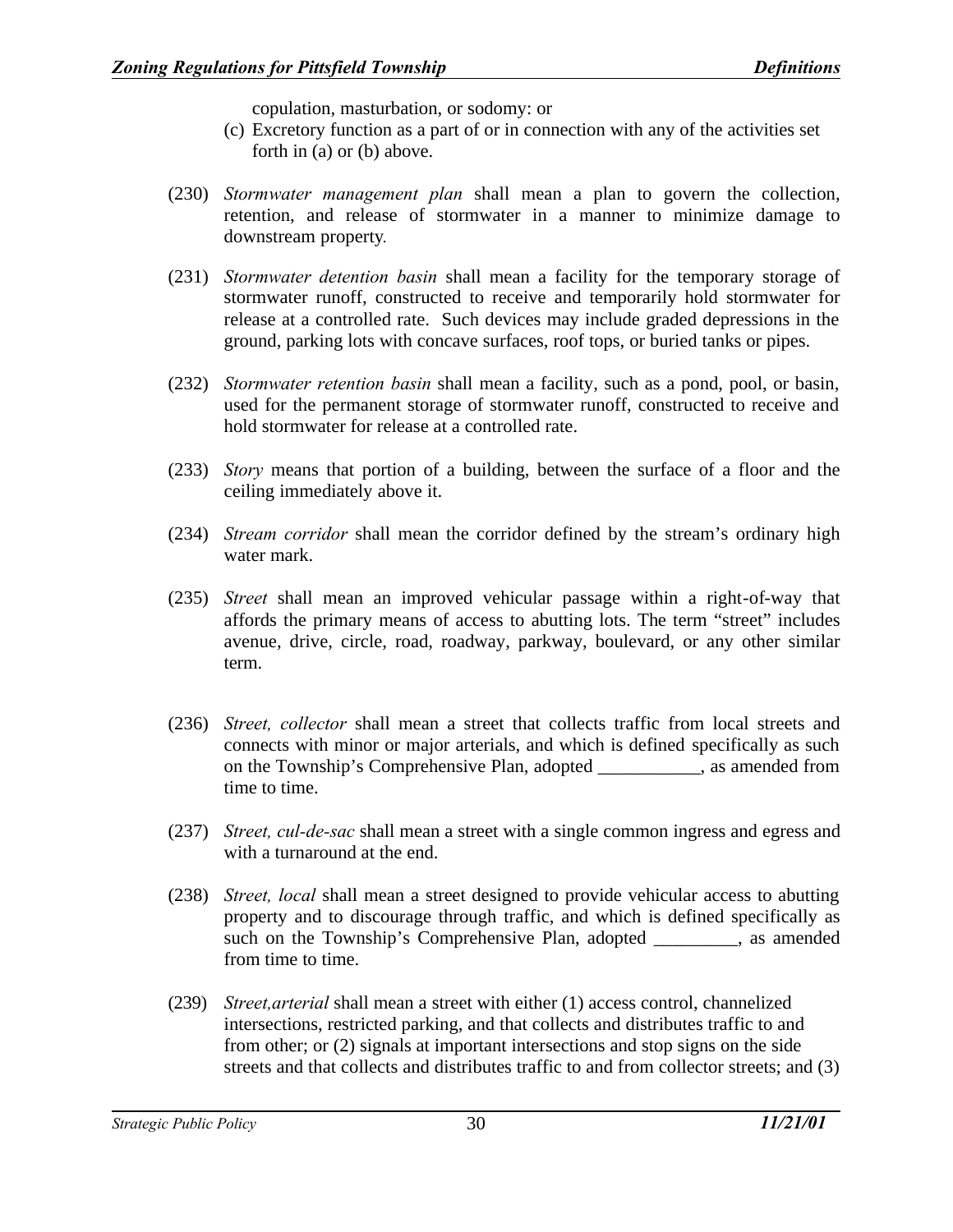which is defined specifically as such on the Township's Comprehensive Plan, adopted April  $15<sup>th</sup>$ , 2002, as amended from time to time.

- (240) *Street Private* shall mean a local private way which provides vehicular access to 2 or more residential structures that is not and will not be dedicated to public use, but which is owned and maintained by the Association.
- (241) *Street, public* shall mean a right-of-way intended to be used for travel by the public, improved for such purpose, and accepted by the Pittsfield Township for perpetual maintenance.
- (242) *Street line* shall mean the edge of a street right-of-way where it abuts private property.
- (243) *Streetscape* shall mean a design term referring to all the elements that constitute the physical makeup of a street and that, as a group, define its character, including building frontage, street paving, street furniture, landscaping, including trees and other plantings, awnings and marquees, signs, and lighting.
- (244) *Structural framework* shall mean the supporting members of the exterior walls and roof of a building such as bearing walls, columns, beams, and girders.
- (245) *Structure* shall mean any man-made construction in, on, or over the ground or water. The term structure includes building and, among other things, stadiums, platforms, commercial radio towers, sheds, storage bins with foundations, and display signs.
- (246) *Subdivider or developer* shall mean any person, partnership, joint venture, limited liability company, association, or corporation who participates as owner, promoter, developer or sales agent in the planning, platting, development, promotion, sale and lease of a development.
- (247) *Subdivision* shall mean:
	- (a) The platting of a lot or the division of a lot, tract, or parcel of land into two (2) or more lots, plots, or sites for the purpose, whether immediate or future, of transfer of ownership; or
	- (b) The improvement of one or more parcels of land for residential, commercial, or industrial structures or groups of structures involving the division or allocation of land for the opening, widening, or extension of any street or streets; the division or allocation of land as open spaces for common use by owners, occupants, or leaseholders; or division or allocation of land as easements for the extension and maintenance of public sewer, water, storm drainage, or other public facilities.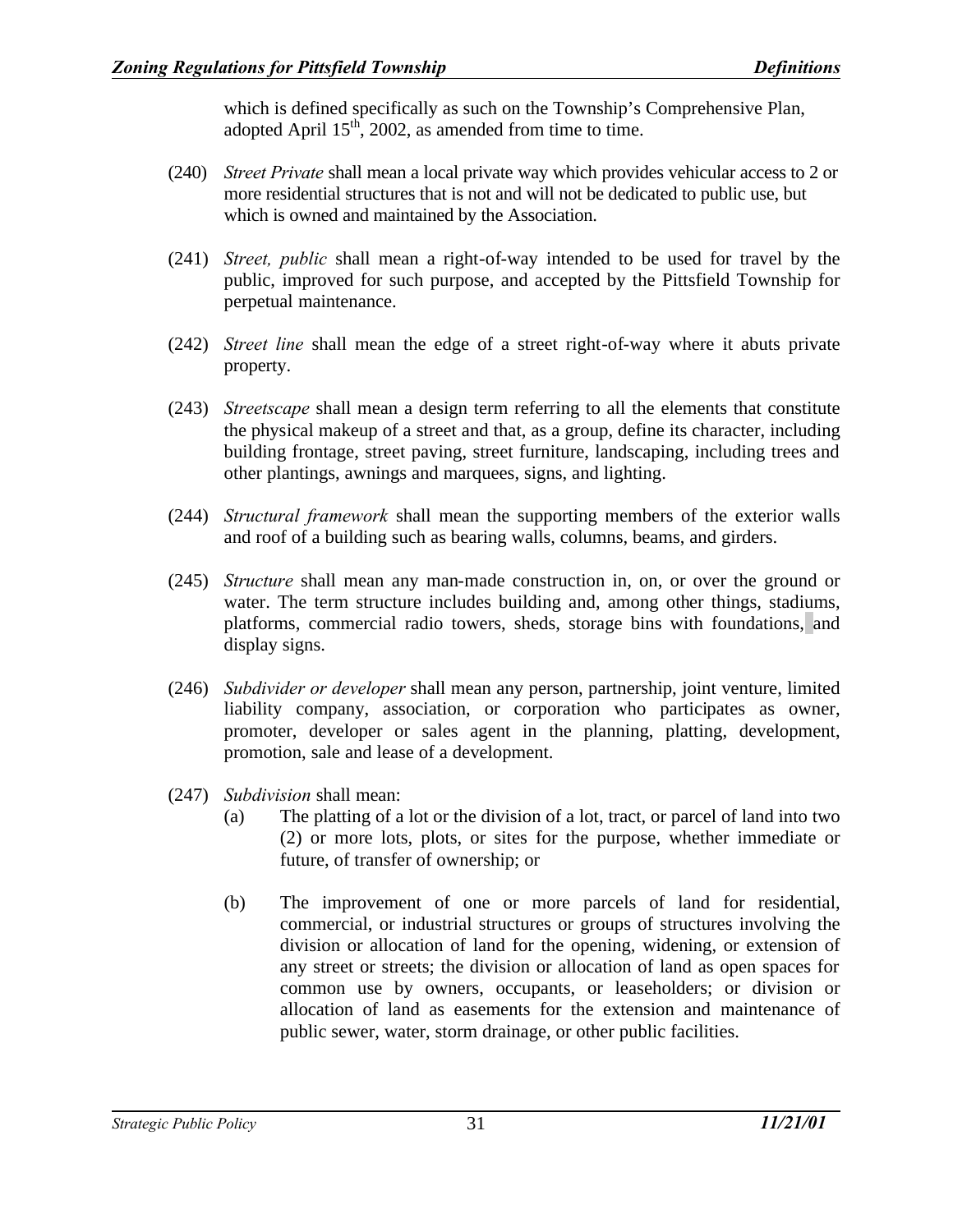- (248) *Subdivision, minor* shall mean the subdivision of a parcel of land, after the original tract has been completely subdivided, into three (3) or fewer lots and that does not involve the opening, widening, or extension of any street or road or easements for access.
- (249) *Swimming pool* shall mean a structure whether in-ground, or above ground, for the containment of water in excess of eighteen (18) inches in depth or greater than one hundred (100) square feet in surface area for private, public, semi-public, or commercial use.
- (250) *Temporary housing* shall mean a dwelling that may be permitted pursuant to this Resolution to be placed on a lot that already contains one dwelling, based on a family hardship encountered by the residents of the existing dwelling that can be cured during the extent of the hardship by the presence of the second dwelling.
- (251) *Townhouse* Dwelling shall mean a single family dwelling in a row of at least three (3) such units in which each unit has its own front and rear access to the outside, is of two stories, no unit is located over another unit and each unit is separated from any other unit by one or more vertical common fire-resistant walls.
- (252) *Traffic impact study* shall mean a report analyzing anticipated roadway conditions with and without an applicant's development, and may also include a parking study and overall access management plan for the development site.
- (253) *Trailer* shall mean any vehicle or structure constructed in such a manner as to permit occupancy thereof as sleeping quarters or the conduct of any business, trade, or occupation, or use as a selling or advertising devise, or use for the storage or conveyance for tools, equipment or machinery and so designed that it is or may be mounted on wheels and used as a conveyance on highways and streets, propelled or drawn by its own or other motor power.
- (254) *Trail* shall mean a rough path(s) made through land.
- (255) *Transportation facility* shall mean mass transit stations including bus or rail terminals/stations, transfer points, and depots without vehicle repair or storage.
- (256) *Tree* shall mean any self-supporting woody plant, usually having a single woody trunk, and a potential DBH of two inches or more.
- (257) *Tree, significant* shall mean any tree with a DBH of 9 inches or more.
- (258) *Use* shall mean the purpose for which land or a building is arranged, designed, or intended, or for which either land or a building is or may be occupied or maintained.
- (259) *Use, principal See* "Principal use."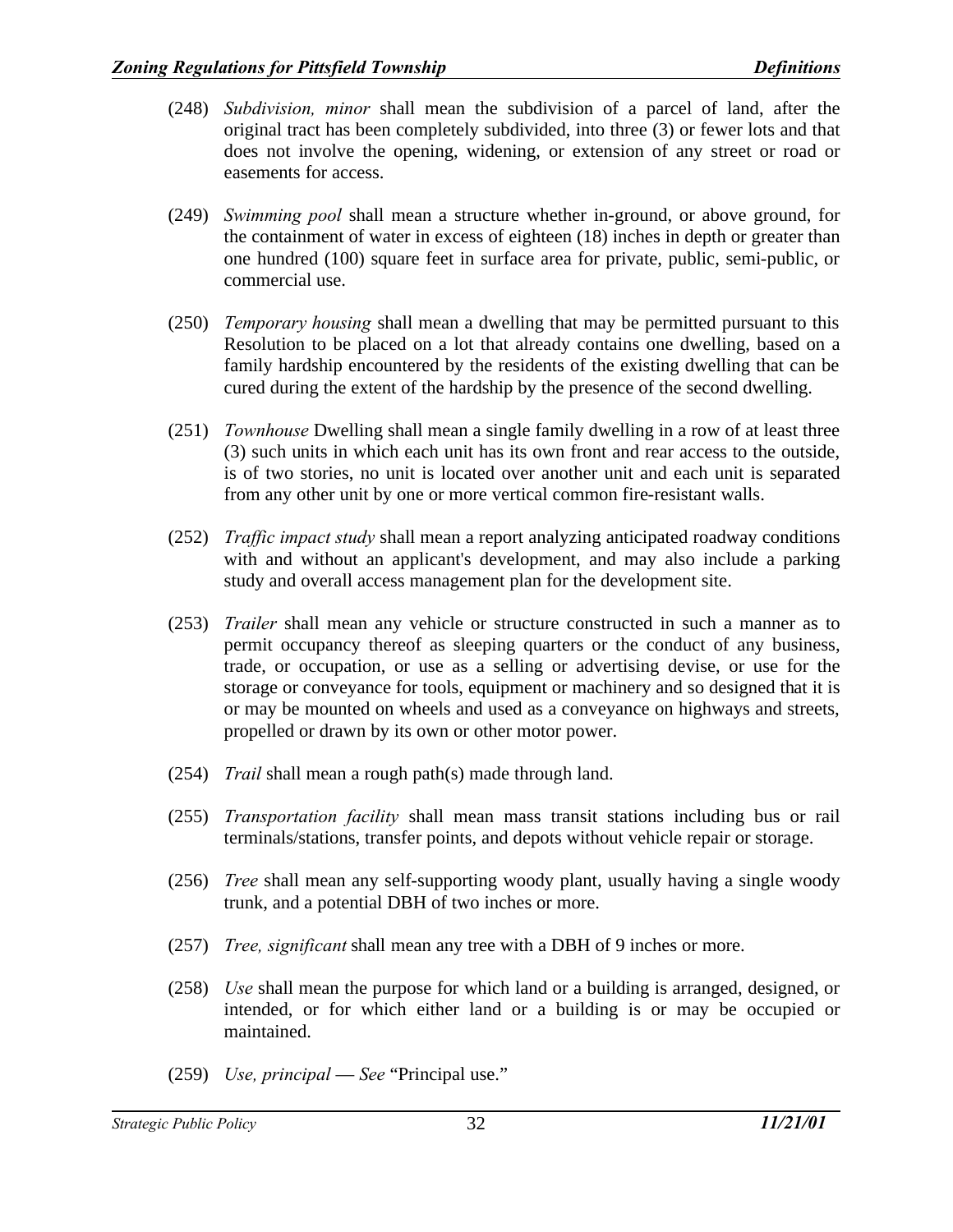- (260) *Variance* shall mean a grant by the Zoning Board of Appeals permitting an owner to use a lot not wholly in accordance with the provisions of this Resolution because the Board finds that strict conformance would be an unusual hardship not created by the owner, but depriving him of reasonable use of the lot. Such a grant specifies a minimum deviation or deviations from the regulations intended to cure the hardship but not create detrimental conditions affecting abutting property owners or the public at large.
- (261) *Vegetation* shall mean trees, shrubs, or vines.
- (262) *V*ehicle shall mean but not limited to motor vehicle, car, truck, motorcycle, boat, recreation vehicle, lawn mower, tractor, semi truck, semi trailer, trailer and bus.
- (263) *Vehicle repair/services* shall mean any building, premises, or land in which or upon which a business, service, or industry involving the maintenance, servicing, repair, or painting of automobile, or trailers, is conducted or rendered.
- (264) *Vehicles-Commercial* Shall be added at a later date.
- (265) *Vehicle and equipment rentals* shall mean the use of any building, land area, or other premises for the rental of cars, light trucks, and/or light equipment, and shall not include vehicle repair/services.
- (266) *Vehicle sales* shall mean the use of any building, land area, or other premises for the display and sale or lease of any new or used car or light truck, and including outside storage of inventory, any warranty repair work, and other repair service conducted as an accessory use.
- (267) *Veterinary facility/small animal clinic* shall mean any facility maintained by or for the use of a licensed veterinarian in the diagnosis, treatment, and prevention of animal diseases wherein the animals are limited to dogs, cats and other comparable household and domestic pets and wherein short-term, overnight, indoor boarding of said animals is allowed as an accessory use.
- (268) *Walkway*  See "*Pedestrian path*."
- (269) *Warehouse* shall mean an establishment, conducted within a completely enclosed building, that is engaged in the storage of materials, equipment, or products that will be distributed to wholesalers or retailers.
- (270) *Warehousing, distribution, and enclosed storage* shall mean a use engaged in enclosed storage, wholesale, and/or distribution of manufactured products, supplies, and equipment, including accessory offices and showrooms, and including incidental retail sales, but excluding bulk storage of materials that are flammable or explosive or that create hazardous or commonly recognized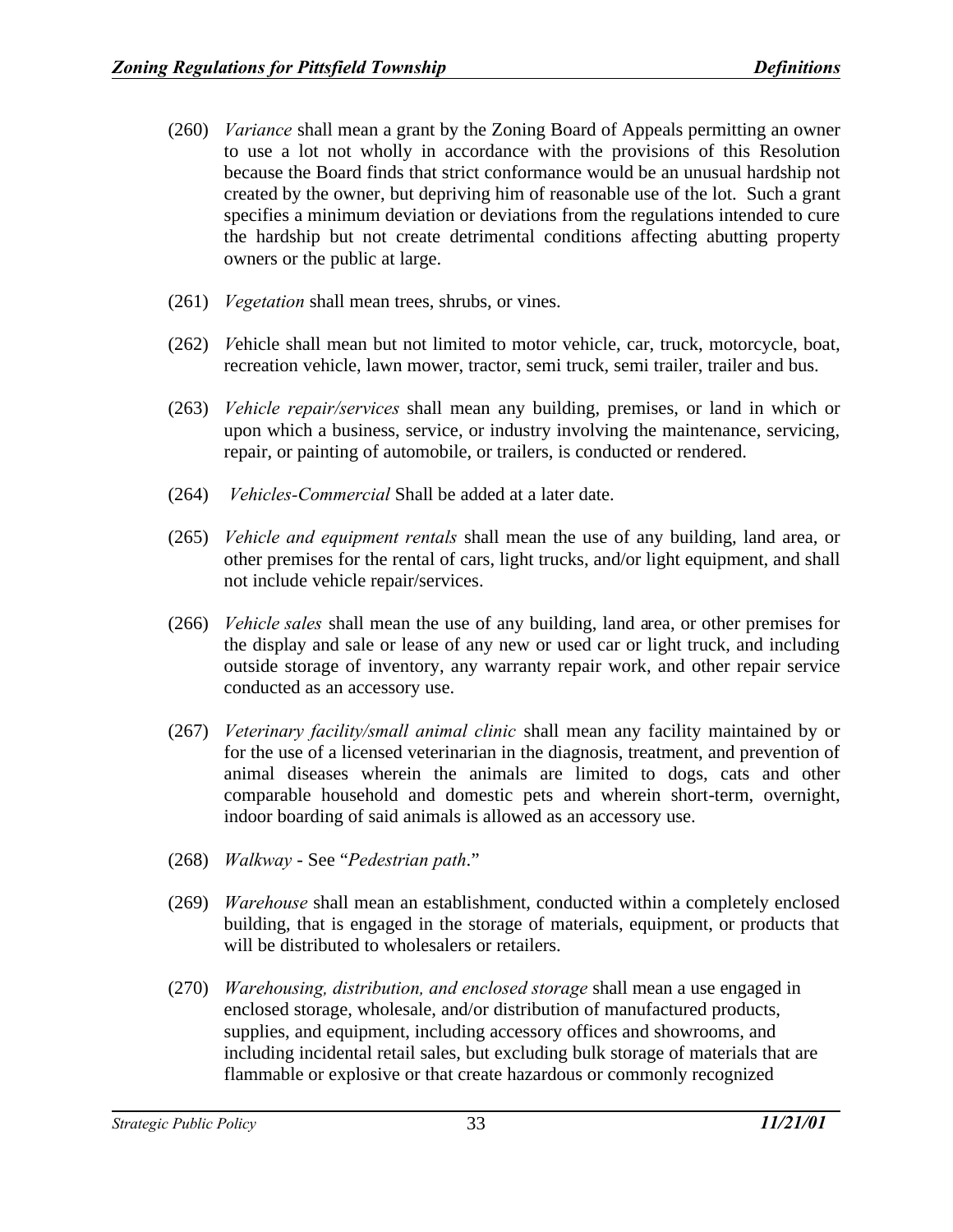offensive conditions.

- (271) *Wetlands* shall mean an area that is inundated or saturated by surface water or groundwater at a frequency and duration sufficient to support, and under normal circumstances does support, a prevalence of vegetation typically adapted for life in saturated soil conditions.
- (272) *Workshop and custom small industry* shall mean a facility wherein goods are produced or repaired by hand, using hand tools or small-scale equipment, including small engine repair, furniture making and restoring, upholstering, custom care or motorcycle restoring, and other similar uses.
- (273) *Yard* shall mean the front, side, or rear area of a lot between the lot line and the setback line, extending open and unobstructed from the ground upward except as otherwise provided in this Resolution, and the depth of which is specified by the regulations for the zone district in which the lot is located.
- (274) *Yard depth* shall mean the shortest distance between a lot line and the adjacent parallel setback line on a lot.
- (275) *Yard, front* shall mean the yard between the front lot line and the front building line and extending to the side lot lines, and measured perpendicular to the building at its closest point to the front lot line.
- (276) *Yard, rear* shall mean the yard extending the full width of the lot between the rear lot line and rear building line and measured perpendicular to the building at its closest point to the rear lot line.
- (277) *Yard, side* shall mean the yard between the side lot line and the building, extending from the front yard to the rear yard, and measured perpendicular from the side lot line to the closest point of the building.
- (278) *Zero lot line* shall mean the location of a building on a lot in such a manner that one or more of the building's sides rest directly on a lot line.
- (279) *Zoning certificate* shall mean a written statement issued by the Zoning Commison authorizing buildings, structures, or other uses consistent with the terms of this Resolution and for the purpose of carrying out and enforcing its provisions. Also referred to in this Resolution as "Certificate of Zoning Compliance."
- (280) *Zone or zoning district* shall mean a contiguous area of land on all parts of which the same uniform opportunities for development apply.
- (281) *Zoning district boundary* shall mean the perimeter line completely enclosing a zone district.